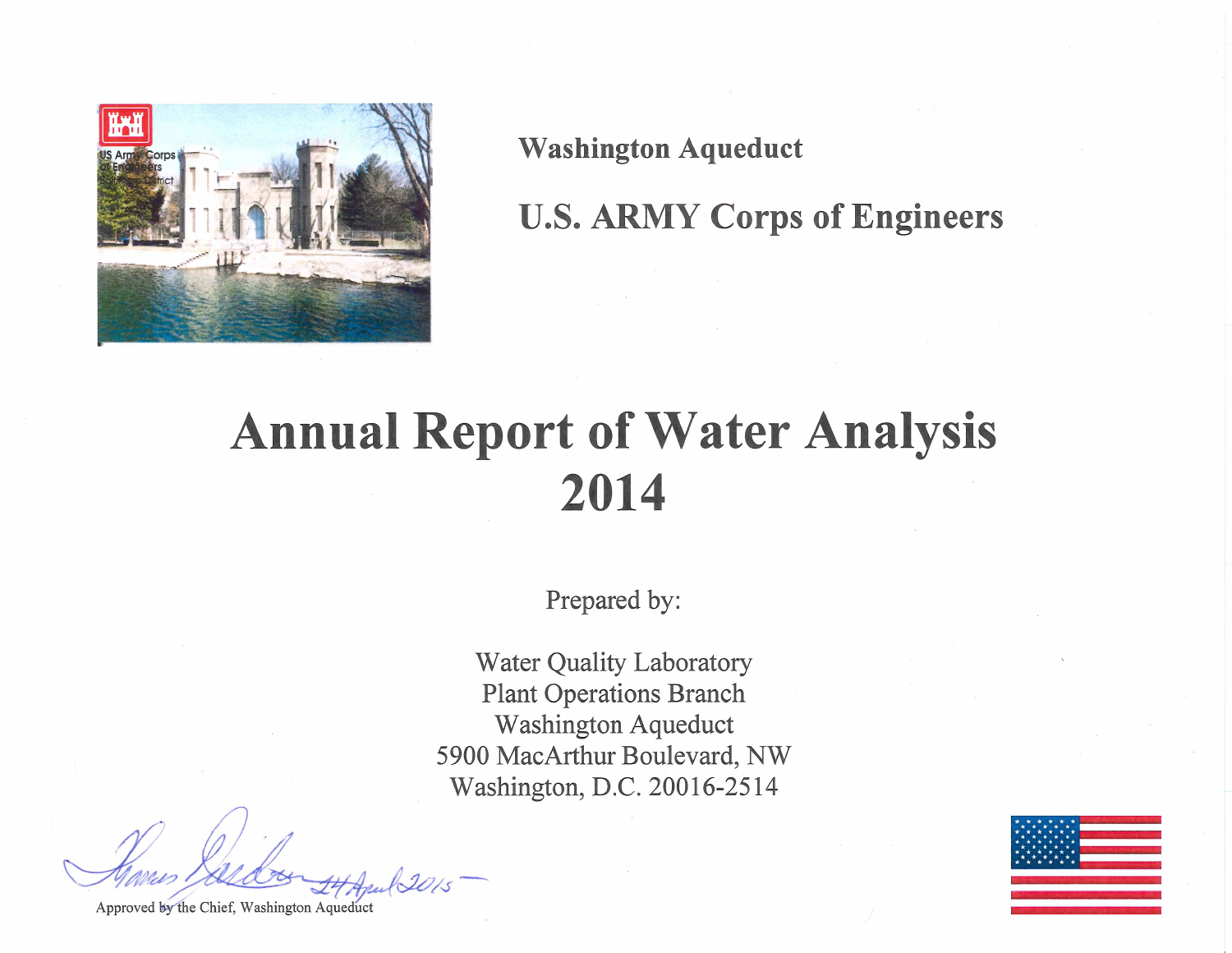

#### **Potomac River Raw Water Supply**

|                         |                 |            |              |                  |                  | <b>Miscellaneous Physical Parameters</b> |                    |                |                      |                |                           |           |          |                 |                          | Inorganic lons    |               |                          |                                                      |                |               |                | Microorganisms               |           |                        |                 |           |
|-------------------------|-----------------|------------|--------------|------------------|------------------|------------------------------------------|--------------------|----------------|----------------------|----------------|---------------------------|-----------|----------|-----------------|--------------------------|-------------------|---------------|--------------------------|------------------------------------------------------|----------------|---------------|----------------|------------------------------|-----------|------------------------|-----------------|-----------|
|                         | $\frac{\pi}{2}$ | ALKALINITY | CONDUCTIVITY | DISSOLVED SOLIDS | SUSPENDED SOLIDS | TOTAL SOLIDS                             | <b>TEMPERATURE</b> | TOTAL HARDNESS | TOTAL ORGANIC CARBON | TURBIDITY      | Ŧ<br><b>TOTAL AMMONIA</b> | BROMIDE   | CHLORIDE | <b>FLUORIDE</b> | lopipe                   | NITRATE-N         | NITRITE - N   | ORTHOPHOSPHATE - PO4     | PERCHLORATE                                          | <b>SULFATE</b> | ALGAE COUNT   | TOTAL COLIFORM | <b>TOOT</b>                  | GIARDIA   | <b>CRYPTOSPORIDIUM</b> |                 |           |
|                         |                 | ppm        | uS/cm        | ppm              | ppm              | ppm                                      | $\circ$ F          | ppm            | ppm                  | <b>NTU</b>     | ppm                       | ppm       | ppm      | ppm             | ppb                      | ppm               | ppm           | ppm                      | ppb                                                  | ppm            | org/mL        | MPN/100ml      | <b>MPN/100ml</b>             | cysts/L   | Oocysts/L              |                 |           |
| Jan                     | 7.7             | 70         | 357          | 205              | 46               | 251                                      | 44                 | 109            | 2.4                  | 11             | 0.05                      | 0.04      | 45       | <b>ND</b>       | <b>ND</b>                | 2.5               | <b>ND</b>     | <b>ND</b>                | 0.6                                                  | 24             | 891           | 1668           | 30                           | <b>ND</b> | ND                     |                 |           |
| Feb                     | 7.7             | 65         | 401          | 142              | 18               | 160                                      | 46                 | 102            | 2.3                  | 13             | 0.06                      | 0.05      | 64       | <b>ND</b>       | $\cdots$                 | 2.2               | <b>ND</b>     | <b>ND</b>                | 0.4                                                  | 22             | 1684          | 411            | 8                            | <b>ND</b> | <b>ND</b>              |                 |           |
| Mar                     | 7.7             | 69         | 322          | 157              | <b>ND</b>        | 157                                      | 51                 | 102            | 1.8                  | 4              | <b>ND</b>                 | <b>ND</b> | 46       | <b>ND</b>       | $\hspace{0.05cm} \cdots$ | 2.0               | <b>ND</b>     | <b>ND</b>                | 0.3                                                  | 23             | 1517          | 17             | $\mathbf{1}$                 | <b>ND</b> | <b>ND</b>              |                 |           |
| Apr                     | 7.6             | 69         | 319          | 146              | $\mathbf{3}$     | 149                                      | 61                 | 98             | 2.5                  | 8              | ND                        | ND        | 36       | ND              | ND                       | 1.7               | ND            | ND                       | 0.4                                                  | 20             | 2076          | 2692           | 83                           | <b>ND</b> | <b>ND</b>              |                 |           |
| May                     | 7.5             | 63         | 253          | 141              | $\mathbf{1}$     | 142                                      | 68                 | 91             | 2.4                  | 25             | <b>ND</b>                 | <b>ND</b> | 25       | <b>ND</b>       | $\overline{\phantom{a}}$ | 1.6               | ND            | <b>ND</b>                | 0.3                                                  | 19             | 1790          | 6609           | 170                          | <b>ND</b> | <b>ND</b>              |                 |           |
| Jun                     | 7.7             | 84         | 306          | 141              | 12               | 153                                      | 76                 | 114            | 2.7                  | 15             | <b>ND</b>                 | <b>ND</b> | 28       | <b>ND</b>       | $\cdots$                 | 2.0               | <b>ND</b>     | <b>ND</b>                | 0.3                                                  | 20             | 2116          | 1666           | 28                           | <b>ND</b> | <b>ND</b>              |                 |           |
| Jul                     | 7.8             | 105        | 363          | 198              | $\mathbf{1}$     | 199                                      | 80                 | 143            | 2.3                  | 9              | <b>ND</b>                 | <b>ND</b> | 33       | 0.12            | <b>ND</b>                | 1.7               | <b>ND</b>     | <b>ND</b>                | 0.5                                                  | 29             | 2171          | 1146           | 5                            | <b>ND</b> | <b>ND</b>              |                 |           |
| Aug                     | 7.8             | 104        | 396          | 220              | <b>ND</b>        | 220                                      | 78                 | 143            | 2.6                  | $\overline{7}$ | <b>ND</b>                 | <b>ND</b> | 36       | 0.12            | $\sim$                   | 1.5               | <b>ND</b>     | <b>ND</b>                | 0.8                                                  | 34             | 1286          | 1384           | 25                           | 0.09      | <b>ND</b>              |                 |           |
| Sep                     | 8.0             | 107        | 420          | 235              | <b>ND</b>        | 235                                      | 76                 | 156            | 2.5                  | 5              | ND                        | 0.05      | 38       | 0.14            | $\overline{\phantom{a}}$ | $1.2$             | ND            | ND                       | 0.5                                                  | 47             | 1102          | 502            | $\overline{7}$               | <b>ND</b> | ND                     |                 |           |
| Oct                     | 7.9             | 109        | 427          | 258              | $\mathbf{2}$     | 260                                      | 69                 | 156            | 2.8                  | 5              | ND                        | 0.04      | 39       | 0.13            | ND                       | 1.4               | <b>ND</b>     | <b>ND</b>                | 0.6                                                  | 43             | 532           | 193            | $\overline{7}$               | 0.13      | <b>ND</b>              |                 |           |
| Nov                     | 8.0             | 114        | 432          | 212              | <b>ND</b>        | 212                                      | 60                 | 168            | 2.7                  | 4              | ND                        | 0.04      | 39       | 0.12            | ---                      | 1.4               | ND            | ND                       | 0.6                                                  | 40             | 384           | 376            | 9                            | 0.18      | <b>ND</b>              |                 |           |
| <b>Dec</b>              | 7.8             | 79         | 344          | 174              | <b>ND</b>        | 174                                      | 52                 | 120            | 3.0                  | 9              | <b>ND</b>                 | 0.04      | 35       | <b>ND</b>       | ---                      | 1.9               | <b>ND</b>     | <b>ND</b>                | 0.6                                                  | 28             | 1030          | 2606           | 13                           | <b>ND</b> | <b>ND</b>              |                 |           |
|                         |                 |            |              |                  |                  |                                          |                    |                |                      |                |                           |           |          | <b>Metals</b>   |                          |                   |               |                          |                                                      |                |               |                |                              |           |                        |                 |           |
|                         | <b>ALUMINUM</b> | ANTIMONY   | ARSENIC      | <b>BARIUM</b>    | <b>BERYLLIUM</b> | CADMIUM                                  | CALCIUM            | CHROMIUM       | <b>COBALT</b>        | COPPER         | <b>IRON</b>               | LEAD      | LITHIUM  | MAGNESIUM       | MANGANESE                | <b>MOLYBDENUM</b> | <b>NICKEL</b> | POTASSIUM                | <b>SELENIUM</b>                                      | <b>SILVER</b>  | <b>SODIUM</b> | STRONTIUM      | THALLIUM                     | THORIUM   | URANIUM                | <b>VANADIUM</b> | ZINC      |
|                         | ppb             | ppb        | ppb          | ppb              | ppb              | ppb                                      | ppm                | ppb            | ppb                  | ppb            | ppb                       | ppb       | ppb      | ppm             | ppb                      | ppb               | ppb           | ppm                      | ppb                                                  | ppb            | ppm           | ppb            | ppb                          | ppb       | ppb                    | ppb             | ppb       |
| Jan                     | 503             | <b>ND</b>  | 0.5          | 33               | ND               | <b>ND</b>                                | 34                 | 1.5            | ND                   | 1.7            | 445                       | ND        | 1.8      | 6               | 42                       | ND                | 2.5           | 2.5                      | ND                                                   | ND             | 26            | 130            | <b>ND</b>                    | ND        | <b>ND</b>              | <b>ND</b>       | $3.6\,$   |
| Feb                     | 715             | <b>ND</b>  | 0.6          | 38               | ND               | <b>ND</b>                                | 31                 | 1.6            | 0.6                  | 2.0            | 761                       | 0.8       | 2.3      | 6               | 49                       | ND                | 2.7           | $\hspace{0.05cm} \cdots$ | ND                                                   | <b>ND</b>      | 34            | 121            | <b>ND</b>                    | <b>ND</b> | <b>ND</b>              | 0.7             | $4.9\,$   |
| Mar                     | 177             | ND         | <b>ND</b>    | 33               | ND               | <b>ND</b>                                | 31                 | 0.7            | <b>ND</b>            | 1.1            | 145                       | <b>ND</b> | 2.0      | 6               | 43                       | ND                | 1.8           | $\hspace{0.05cm} \cdots$ | ND                                                   | <b>ND</b>      | 24            | 128            | <b>ND</b>                    | ND        | <b>ND</b>              | <b>ND</b>       | $2.5\,$   |
| Apr                     | 436             | <b>ND</b>  | <b>ND</b>    | 35               | <b>ND</b>        | <b>ND</b>                                | 30                 | 1.2            | <b>ND</b>            | $1.7$          | 444                       | 0.5       | $1.7$    | 6               | 68                       | <b>ND</b>         | 2.1           | 2.1                      | <b>ND</b>                                            | <b>ND</b>      | 19            | 113            | <b>ND</b>                    | <b>ND</b> | <b>ND</b>              | 0.5             | $3.3\,$   |
| May                     | 553             | <b>ND</b>  | 0.5          | 38               | <b>ND</b>        | <b>ND</b>                                | 28                 | ND             | <b>ND</b>            | 1.5            | 390                       | 0.4       | $1.4$    | 5               | 49                       | 0.4               | $1.3$         | $\hspace{0.05cm} \cdots$ | <b>ND</b>                                            | ND             | 13            | 106            | ND                           | <b>ND</b> | <b>ND</b>              | <b>ND</b>       | <b>ND</b> |
| Jun                     | 482             | <b>ND</b>  | 0.7          | 41               | <b>ND</b>        | <b>ND</b>                                | 34                 | <b>ND</b>      | ---                  | 1.8            | 296                       | 0.4       | 1.4      | $\overline{7}$  | 42                       | 0.4               | 1.6           | $\overline{\phantom{a}}$ | <b>ND</b>                                            | <b>ND</b>      | 15            | 134            | <b>ND</b>                    | <b>ND</b> | <b>ND</b>              | ---             | <b>ND</b> |
| Jul                     | 197             | <b>ND</b>  | 0.6          | 44               | <b>ND</b>        | <b>ND</b>                                | 43                 | <b>ND</b>      | <b>ND</b>            | 1.7            | 95                        | <b>ND</b> | 1.8      | 8               | 44                       | 0.4               | 1.2           | 3.6                      | ND                                                   | <b>ND</b>      | 19            | 184            | <b>ND</b>                    | ND        | <b>ND</b>              | <b>ND</b>       | ND        |
| Aug                     | 192             | ND         | 0.6          | 44               | ND               | ND.                                      | 42                 | ND             | <b>ND</b>            | 1.9            | 118                       | ND        | 2.3      | 10              | 39                       | 0.4               | 1.3           | $\overline{\phantom{a}}$ | ND                                                   | ND.            | 20            | 199            | ND                           | ND.       | 0.3                    | ND.             | ND        |
| Sep                     | 437             | ND         | 0.5          | 45               | ND               | ND                                       | 44                 | ND             | ND                   | 2.7            | 79                        | ND        | 3.0      | 11              | 35                       | 0.4               | 1.6           | $\overline{\phantom{a}}$ | ND                                                   | ND.            | 23            | 236            | ND                           | ND        | 0.3                    | 0.8             | 3.5       |
| <b>Oct</b>              | 208             | ND         | 0.4          | 42               | ND               | <b>ND</b>                                | 45                 | ND             | <b>ND</b>            | 2.0            | 66                        | <b>ND</b> | 2.5      | 11              | 27                       | 0.4               | 1.1           | 3.7                      | ND                                                   | ND.            | 23            | 226            | ND                           | ND.       | 0.2                    | 1.0             | 1.5       |
| Nov                     | 204             | ND         | ND           | 41               | ND               | ND                                       | 51                 | ND             | ND                   | 1.9            | 58                        | ND        | 2.4      | 10              | 23                       | 0.5               | 0.9           | $\overline{\phantom{a}}$ | ND                                                   | ND             | 22            | 238            | ND                           | ND        | ND                     | ND.             | 1.8       |
| Dec                     | 230             | ND         | 0.4          | 34               | ND               | ND                                       | 35                 | ND             | ND                   | 1.6            | 155                       | ND        | 1.6      | 8               | 23                       | 0.5               | 0.9           | $\overline{\phantom{a}}$ | ND                                                   | ND.            | 19            | 148            | ND                           | ND        | ND                     | ND              | 4.6       |
| ppm = Parts Per Million |                 |            |              |                  |                  | ppb = Parts Per Billion                  |                    |                |                      |                | ND = Not Detected         |           |          |                 |                          |                   |               |                          | MPN/100mL = Most Probable Number per 100 milliLiters |                |               |                | "---" = No Analysis Required |           |                        |                 | Page 1 of |

**org/mL = Organisms per milliLiter CFU/mL = Colony Forming Units per milliLiter NTU = Nephelometric Turbidity Units μS/cm = microSiemens per centimeter**

Page 1 of 8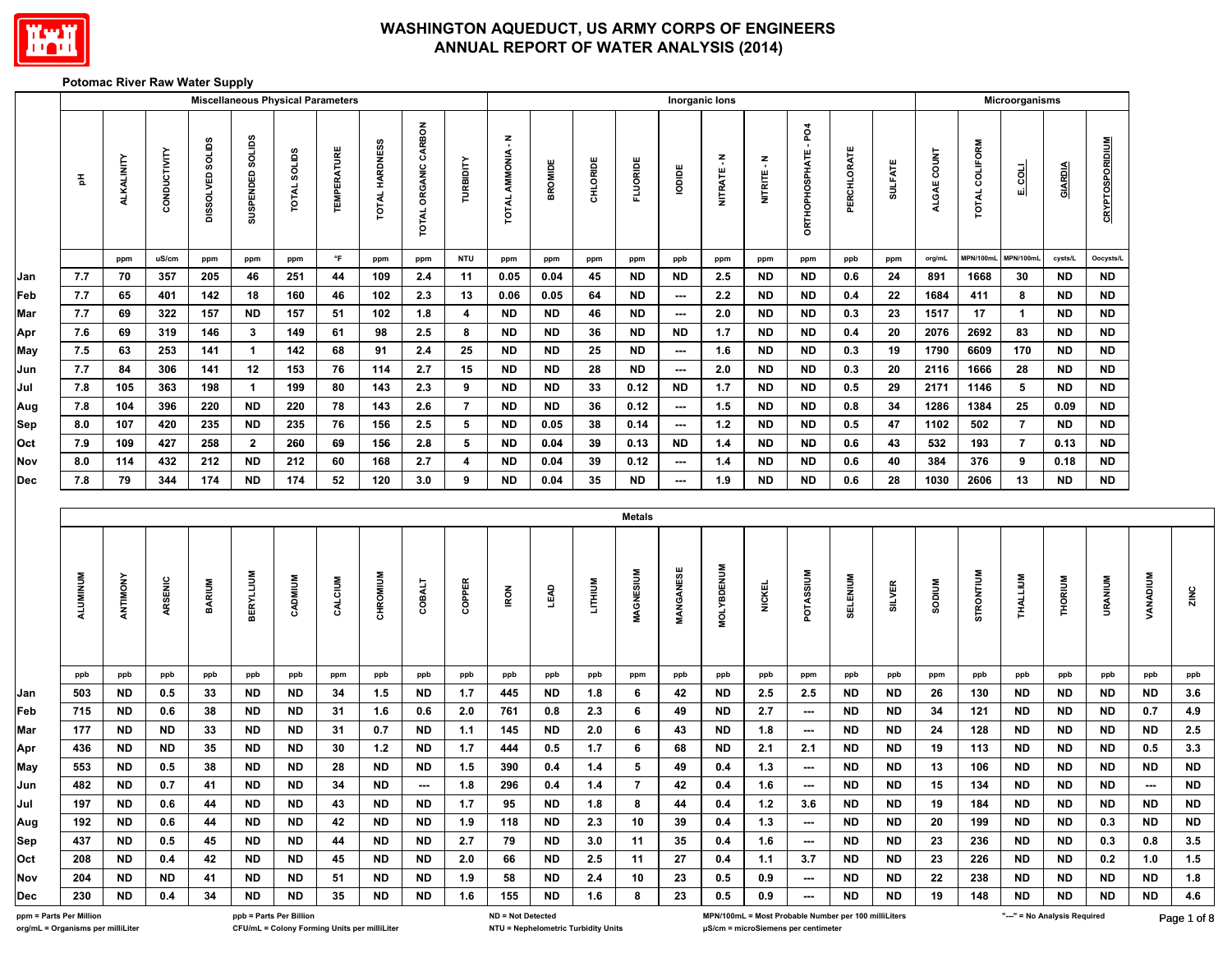

|                                                                                                        |                                       |                        |          |                |                                | Inorganic lons |                 |                                                      |             |                    |                 |                 |                        |               |                                          |                        |          |                  |                 |                         |                 |                                                                                                |            |                | <b>Metals</b> |                            |                   |               |                          |                 |                 |                              |            |                                                  |                        |                                                                                                                    |                  |                  |
|--------------------------------------------------------------------------------------------------------|---------------------------------------|------------------------|----------|----------------|--------------------------------|----------------|-----------------|------------------------------------------------------|-------------|--------------------|-----------------|-----------------|------------------------|---------------|------------------------------------------|------------------------|----------|------------------|-----------------|-------------------------|-----------------|------------------------------------------------------------------------------------------------|------------|----------------|---------------|----------------------------|-------------------|---------------|--------------------------|-----------------|-----------------|------------------------------|------------|--------------------------------------------------|------------------------|--------------------------------------------------------------------------------------------------------------------|------------------|------------------|
|                                                                                                        | $\tilde{\mathbf{r}}$<br>TOTAL AMMONIA | <b>BROMIDE</b>         | CHLORIDE | FLUORIDE       | lopipe                         | NITRATE-N      | NITRITE - N     | <b>DRTHOPHOSPHATE-PO4</b>                            | PERCHLORATE | <b>SULFATE</b>     | <b>ALUMINUM</b> | ANTIMONY        | ARSENIC                | <b>BARIUM</b> | <b>BERYLLIUM</b>                         | CADMIUM                | CALCIUM  | CHROMIUM         | <b>COBALT</b>   | COPPER                  | <b>IRON</b>     | LEAD                                                                                           | LITHIUM    | MAGNESIUM      | MANGANESE     | <b>MERCURY</b>             | <b>MOLYBDENUM</b> | <b>NICKEL</b> | POTASSIUM                | <b>SELENIUM</b> | <b>SILVER</b>   | <b>SODIUM</b>                | STRONTIUM  | THALLIUM                                         | <b>THORIUM</b>         | <b>URANIUM</b>                                                                                                     | <b>VANADIUM</b>  | ZINC             |
| <b>EPA MCL*</b>                                                                                        |                                       |                        |          | $\overline{4}$ |                                | 10             | $\mathbf{1}$    |                                                      |             |                    |                 | 6               | 10                     | 2000          | $\overline{4}$                           | 5                      |          | 100              |                 |                         |                 |                                                                                                |            |                |               | $\overline{2}$             |                   |               |                          | 50              |                 |                              |            | $\overline{2}$                                   |                        | 30                                                                                                                 |                  |                  |
| Units                                                                                                  | ppm                                   | ppm                    | ppm      | ppm            | ppb                            | ppm            | ppm             | ppm                                                  | ppb         | ppm                | ppb             | ppb             | ppb                    | ppb           | ppb                                      | ppb                    | ppm      | ppb              | ppb             | ppb                     | ppb             | ppb                                                                                            | ppb        | ppm            | ppb           | ppb                        | ppb               | ppb           | ppm                      | ppb             | ppb             | ppm                          | ppb        | ppb                                              | ppb                    | ppb                                                                                                                | ppb              | ppb              |
|                                                                                                        |                                       |                        |          |                |                                |                |                 | Dalecarlia Water Treatment Plant Finished Water      |             |                    |                 |                 |                        |               |                                          |                        |          |                  |                 |                         |                 |                                                                                                |            |                |               |                            |                   |               |                          |                 |                 |                              |            |                                                  |                        |                                                                                                                    |                  |                  |
| Jan<br>Feb                                                                                             | 0.7<br>0.7                            | <b>ND</b><br><b>ND</b> | 50       | 0.6            | ND<br>$\overline{\phantom{a}}$ | 2.4<br>2.3     | ND<br><b>ND</b> | 2.5<br>2.5                                           | 0.8         | 40                 | 22<br>20        | ND              | <b>ND</b><br><b>ND</b> | 30            | <b>ND</b><br><b>ND</b>                   | <b>ND</b><br><b>ND</b> | 35<br>35 | 0.2<br><b>ND</b> | ND<br><b>ND</b> | 0.8                     | ND<br><b>ND</b> | <b>ND</b><br><b>ND</b>                                                                         | 1.3<br>1.6 | 6<br>6         | 1.1<br>0.8    | ND<br><b>ND</b>            | ND<br><b>ND</b>   | 1.5           | 2.5<br>$\sim$            | ND<br>0.6       | ND<br><b>ND</b> | 33<br>39                     | 142<br>139 | <b>ND</b><br><b>ND</b>                           | <b>ND</b><br><b>ND</b> | ND<br>ND                                                                                                           | <b>ND</b><br>ND. | 1.0              |
| Mar                                                                                                    | 0.6                                   | <b>ND</b>              | 68<br>46 | 0.7<br>0.6     |                                | 2.1            | <b>ND</b>       | 2.4                                                  | 0.4<br>0.4  | 39<br>36           | 19              | ND<br><b>ND</b> | <b>ND</b>              | 31<br>32      | <b>ND</b>                                | <b>ND</b>              | 33       | 0.7              | ND.             | 0.8<br>0.8              | <b>ND</b>       | <b>ND</b>                                                                                      | 1.5        | 6              | 0.6           | <b>ND</b>                  | ND                | 1.6<br>1.7    |                          | 0.6             | <b>ND</b>       | 27                           | 132        | <b>ND</b>                                        | <b>ND</b>              | ND.                                                                                                                | ND.              | 1.1<br>6.5       |
|                                                                                                        | 0.2                                   | ND                     | 39       | 0.7            | ---<br><b>ND</b>               | 1.7            | <b>ND</b>       | 2.4                                                  | 0.4         | 34                 | 20              | <b>ND</b>       | ND                     | 33            | <b>ND</b>                                | <b>ND</b>              | 33       | 0.6              | ND              | 0.7                     | <b>ND</b>       | <b>ND</b>                                                                                      | 1.5        | 6              | 0.6           | ND                         | ND                | 1.4           | $\hspace{0.05cm}$<br>2.2 | ND              | ND              | -24                          | 132        | <b>ND</b>                                        | <b>ND</b>              | ND.                                                                                                                | 0.3              | 0.7              |
| Apr<br>May                                                                                             | 0.6                                   | <b>ND</b>              | 28       | 0.7            |                                | 1.6            | <b>ND</b>       | 2.4                                                  | 0.3         | 34                 | 18              | <b>ND</b>       | 0.3                    | 32            | <b>ND</b>                                | <b>ND</b>              | 32       | ND               | ND              | 0.8                     | <b>ND</b>       | <b>ND</b>                                                                                      | $1.2$      | 5              | 0.4           | <b>ND</b>                  | 0.3               | 0.8           |                          | <b>ND</b>       | <b>ND</b>       | 19                           | 111        | <b>ND</b>                                        | <b>ND</b>              | ND                                                                                                                 | <b>ND</b>        | <b>ND</b>        |
| Jun                                                                                                    | 0.7                                   | ND                     | 33       | 0.7            |                                | 2.0            | ND              | 2.4                                                  | 0.5         | 35                 | 25              | ND              | 0.3                    | 36            | <b>ND</b>                                | <b>ND</b>              | 36       | ND               | ND              | 0.8                     | ND              | ND                                                                                             | 1.3        | $\overline{7}$ | 0.5           | <b>ND</b>                  | 0.5               | 0.8           | ---                      | ND              | ND              | 22                           | 134        | <b>ND</b>                                        | <b>ND</b>              | ND                                                                                                                 | <b>ND</b>        | <b>ND</b>        |
| Jul                                                                                                    | 0.6                                   | ND                     | 38       | 0.8            | <b>ND</b>                      | 1.7            | <b>ND</b>       | 2.3                                                  | 0.6         | 43                 | 51              | <b>ND</b>       | 0.4                    | 41            | <b>ND</b>                                | <b>ND</b>              | 45       | 0.3              | ND              | 0.9                     | <b>ND</b>       | <b>ND</b>                                                                                      | 1.5        | 9              | $0.8\,$       | <b>ND</b>                  | 0.6               | 1.0           | 3.2                      | ND              | <b>ND</b>       | 25                           | 195        | <b>ND</b>                                        | <b>ND</b>              | ND                                                                                                                 | 0.8              | <b>ND</b>        |
| Aug                                                                                                    | 0.7                                   | <b>ND</b>              | 41       | 0.7            | $\overline{\phantom{a}}$       | $1.5$          | <b>ND</b>       | 2.3                                                  | 0.9         | 49                 | 52              | <b>ND</b>       | 0.4                    | 42            | <b>ND</b>                                | <b>ND</b>              | 44       | ND               | <b>ND</b>       | 1.0                     | <b>ND</b>       | <b>ND</b>                                                                                      | 1.7        | 10             | 0.9           | <b>ND</b>                  | 0.9               | 0.9           | $\hspace{0.05cm} \cdots$ | <b>ND</b>       | ND              | 26                           | 201        | <b>ND</b>                                        | <b>ND</b>              | ND                                                                                                                 | 0.8              | <b>ND</b>        |
| Sep                                                                                                    | 0.7                                   | <b>ND</b>              | 43       | 0.7            | ---                            | $1.2$          | <b>ND</b>       | 2.2                                                  | 0.7         | 61                 | 66              | <b>ND</b>       | 0.5                    | 42            | <b>ND</b>                                | <b>ND</b>              | 46       | <b>ND</b>        | ND.             | 1.1                     | <b>ND</b>       | <b>ND</b>                                                                                      | 2.3        | 11             | 1.0           | ND                         | 1.0               | 1.1           | ---                      | <b>ND</b>       | <b>ND</b>       | 29                           | 235        | <b>ND</b>                                        | <b>ND</b>              | <b>ND</b>                                                                                                          | 1.0              | <b>ND</b>        |
| Oct                                                                                                    | 0.8                                   | <b>ND</b>              | 43       | 0.7            | <b>ND</b>                      | 1.4            | <b>ND</b>       | 2.3                                                  | 0.8         | 57                 | 34              | <b>ND</b>       | 0.4                    | 40            | <b>ND</b>                                | <b>ND</b>              | 47       | ND               | <b>ND</b>       | 1.3                     | <b>ND</b>       | <b>ND</b>                                                                                      | 2.1        | 11             | 0.6           | <b>ND</b>                  | 1.0               | 1.1           | 3.8                      | <b>ND</b>       | <b>ND</b>       | 28                           | 223        | <b>ND</b>                                        | <b>ND</b>              | <b>ND</b>                                                                                                          | 0.7              | 0.8              |
| Nov                                                                                                    | 0.7                                   | <b>ND</b>              | 43       | 0.7            |                                | 1.4            | ND              | 2.3                                                  | 0.7         | 54                 | 24              | <b>ND</b>       | 0.3                    | 38            | <b>ND</b>                                | <b>ND</b>              | 53       | ND               | ND              | 1.2                     | <b>ND</b>       | ND                                                                                             | 1.9        | 10             | $0.6\,$       | <b>ND</b>                  | 0.9               | 0.8           |                          | <b>ND</b>       | ND              | 26                           | 237        | <b>ND</b>                                        | <b>ND</b>              | ND                                                                                                                 | ND               | $1.3$            |
| <b>Dec</b>                                                                                             | 0.7                                   | <b>ND</b>              | 37       | 0.7            |                                | 1.9            | <b>ND</b>       | 2.4                                                  | 0.6         | 44                 | 19              | <b>ND</b>       | <b>ND</b>              | 31            | <b>ND</b>                                | ND                     | 38       | ND               | ND              | 1.0                     | ND              | <b>ND</b>                                                                                      | 1.7        | 8              | 0.8           | <b>ND</b>                  | 0.6               | 0.7           |                          | ND              | <b>ND</b>       | 24                           | 153        | <b>ND</b>                                        | <b>ND</b>              | <b>ND</b>                                                                                                          | ND               | $1.0$            |
|                                                                                                        |                                       |                        |          |                |                                |                |                 | <b>McMillan Water Treatment Plant Finished Water</b> |             |                    |                 |                 |                        |               |                                          |                        |          |                  |                 |                         |                 |                                                                                                |            |                |               |                            |                   |               |                          |                 |                 |                              |            |                                                  |                        |                                                                                                                    |                  |                  |
| Jan                                                                                                    | 0.8                                   | <b>ND</b>              | 45       | 0.7            | <b>ND</b>                      | 2.2            | ND              | 2.5                                                  | 0.6         | 41                 | 29              | <b>ND</b>       | <b>ND</b>              | 29            | <b>ND</b>                                | <b>ND</b>              | 27       | ND.              | ND              | 3.4                     | <b>ND</b>       | <b>ND</b>                                                                                      | 1.2        | 6              | <b>ND</b>     | ND                         | <b>ND</b>         | 1.4           | 2.5                      | ND              | <b>ND</b>       | 30                           | 130        | <b>ND</b>                                        | <b>ND</b>              | <b>ND</b>                                                                                                          | ND.              | 0.9              |
| Feb                                                                                                    | 0.8                                   | <b>ND</b>              | 65       | 0.7            | $\hspace{0.05cm} \cdots$       | 2.4            | <b>ND</b>       | 2.6                                                  | 0.5         | 41                 | 19              | <b>ND</b>       | <b>ND</b>              | 33            | <b>ND</b>                                | <b>ND</b>              | 28       | 0.6              | ND.             | 3.2                     | <b>ND</b>       | <b>ND</b>                                                                                      | 1.6        | 6              | <b>ND</b>     | <b>ND</b>                  | <b>ND</b>         | 1.8           | $\sim$                   | 0.7             | <b>ND</b>       | 42                           | 145        | <b>ND</b>                                        | <b>ND</b>              | <b>ND</b>                                                                                                          | <b>ND</b>        | $1.2$            |
| Mar                                                                                                    | 0.6                                   | <b>ND</b>              | 47       | 0.7            |                                | 2.0            | ND              | 2.5                                                  | 0.4         | 36                 | 16              | <b>ND</b>       | ND                     | 31            | <b>ND</b>                                | <b>ND</b>              | 26       | 0.6              | ND              | 2.5                     | <b>ND</b>       | ND                                                                                             | 1.4        | 6              | <b>ND</b>     | ND                         | ND                | 1.5           |                          | 0.6             | <b>ND</b>       | 30                           | 126        | <b>ND</b>                                        | <b>ND</b>              | ND.                                                                                                                | <b>ND</b>        | $1.4$            |
| Apr                                                                                                    | 0.3                                   | <b>ND</b>              | 41       | 0.7            | ND                             | 1.6            | <b>ND</b>       | 2.4                                                  | 0.4         | 35                 | 25              | <b>ND</b>       | ND                     | 32            | <b>ND</b>                                | ND                     | 26       | 0.5              | ND              | 2.3                     | ND              | ND                                                                                             | 1.4        | 6              | <b>ND</b>     | ND                         | ND                | 1.4           | 2.2                      | ND              | ND              | -24                          | 126        | <b>ND</b>                                        | ND                     | ND                                                                                                                 | 0.2              | 1.0              |
| May                                                                                                    | 0.7                                   | <b>ND</b>              | 30       | 0.7            |                                | $1.5$          | <b>ND</b>       | 2.4                                                  | 0.3         | 35                 | 22              | <b>ND</b>       | <b>ND</b>              | 32            | <b>ND</b>                                | <b>ND</b>              | 25       | ND               | ND              | 2.9                     | <b>ND</b>       | <b>ND</b>                                                                                      | $1.2$      | 5              | <b>ND</b>     | <b>ND</b>                  | 0.3               | 0.8           | $\hspace{0.05cm}$        | <b>ND</b>       | ND              | 20                           | 112        | <b>ND</b>                                        | <b>ND</b>              | ND                                                                                                                 | <b>ND</b>        | <b>ND</b>        |
| Jun                                                                                                    | 0.8                                   | <b>ND</b>              | 33       | 0.7            | ---                            | 1.7            | ND              | 2.4                                                  | 0.4         | 37                 | 29              | <b>ND</b>       | <b>ND</b>              | 37            | <b>ND</b>                                | <b>ND</b>              | 28       | ND               | ND              | 7.9                     | ND              | ND                                                                                             | 1.4        | 6              | <b>ND</b>     | ND                         | 0.5               | 0.9           | $\overline{\phantom{a}}$ | ND              | ND              | 22                           | 133        | <b>ND</b>                                        | <b>ND</b>              | ND                                                                                                                 | ND               | <b>ND</b>        |
| Jul                                                                                                    |                                       | $0.6$   ND   37        |          |                |                                |                |                 | $0.8$   ND   1.5   ND   2.3   0.5   43               |             |                    |                 |                 |                        |               | 55   ND   0.3   40   ND   ND             |                        |          |                  |                 |                         |                 |                                                                                                |            |                |               |                            |                   |               |                          |                 |                 |                              |            |                                                  |                        | 39   ND   ND   8.2   ND   ND   1.3   8   0.5   ND   0.5   0.9   3.1   ND   ND   23   167   ND   ND   ND   0.5   ND |                  |                  |
| Aug                                                                                                    |                                       | $0.7$ ND 40            |          | 0.7            | $\sim$                         |                |                 | 1.4   ND   2.4   0.7                                 |             |                    |                 |                 |                        |               | $50$   43   ND   0.3   42   ND   ND   36 |                        |          |                  |                 |                         |                 | ND   ND   8.3   ND   ND   1.6   10   0.6   ND   0.8   0.7   ---   ND   ND   27   198   ND   ND |            |                |               |                            |                   |               |                          |                 |                 |                              |            |                                                  |                        | ND ND ND                                                                                                           |                  |                  |
| Sep                                                                                                    |                                       | $0.7$   ND   43        |          | 0.8            | $\sim$                         |                |                 | 1.2   ND   2.3                                       |             | $0.9$ 62 60 ND 0.3 |                 |                 |                        |               | 42   ND   ND                             |                        | 41       |                  |                 |                         |                 | ND   ND   8.4   ND   ND   1.9   11   0.5   ND                                                  |            |                |               |                            |                   |               |                          |                 |                 |                              |            | $0.9$   1.0   ---   ND   ND   29   230   ND   ND |                        |                                                                                                                    | ND 0.8 ND        |                  |
| Oct                                                                                                    |                                       | $0.8$ ND 43            |          |                |                                |                |                 | $0.8$ ND $\mid$ 1.3 ND $\mid$ 2.3 $\mid$             | 0.7         |                    |                 | $60$ 38 ND 0.3  |                        |               | 40   ND   ND                             |                        | 43       |                  |                 |                         |                 | ND   ND   11   ND   ND   2.1   11                                                              |            |                |               | $0.5$ ND                   |                   |               |                          |                 |                 |                              |            | 1.1   1.1   4.2   ND   ND   29   234   ND   ND   |                        |                                                                                                                    | ND 0.3 ND        |                  |
| Nov                                                                                                    |                                       | $0.7$ ND 41            |          | 0.7            | $\sim$                         |                |                 | 1.4 ND 2.3                                           | 0.7         |                    |                 | 55 30 ND ND     |                        | 38            | ND ND                                    |                        | 46       |                  |                 | ND   ND   5.7   ND      |                 | ND   ND   7.1   ND   ND   1.7                                                                  |            | 9              |               | $0.2$ ND                   |                   | $0.9$ 0.9     |                          |                 |                 |                              |            | $-$   ND   ND   26   227   ND   ND               |                        |                                                                                                                    | ND ND 0.7        |                  |
| Dec<br>*EPA MCL = Environmental Protection Agency's Maximum Contaminant Level for regulated parameters |                                       | 0.7   ND               | 43       | 0.7            |                                |                |                 | $1.8$ ND 2.4                                         | 0.7         | 48                 |                 | 18   ND         | ND                     | 33            | ppm = Parts Per Million                  | ND ND                  | 32       |                  |                 | ppb = Parts Per Billion |                 | ND                                                                                             | 1.9        | 9              |               | ND ND<br>ND = Not Detected | 0.7               | 0.8           | $\hspace{0.05cm} \cdots$ | ND              | ND              | "---" = No Analysis Required |            | 27   173   ND   ND                               |                        | <b>ND</b>                                                                                                          |                  | ND 1.0<br>Dage 2 |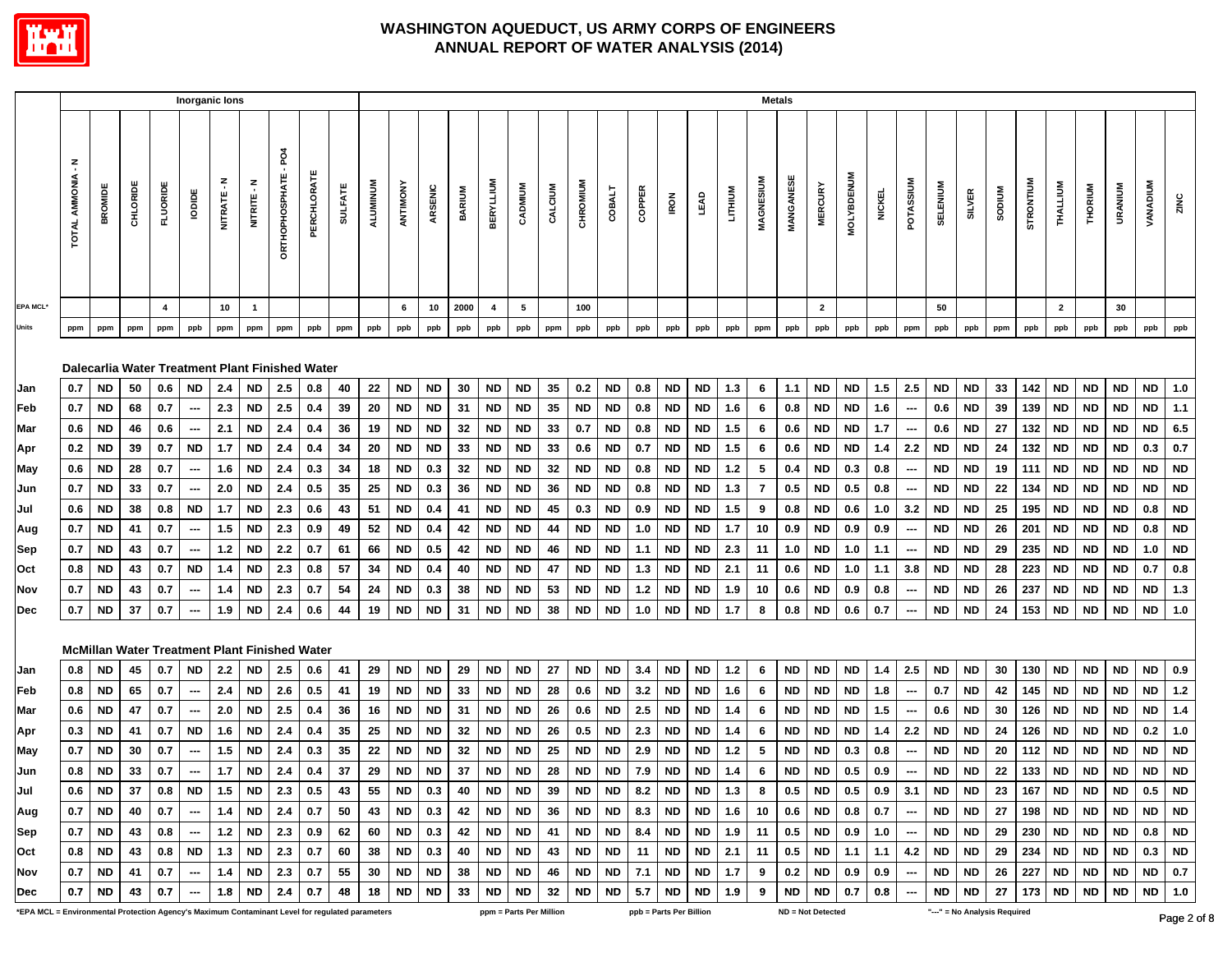

|                                                                                                 |                                                                    |            | <b>Miscellaneous Physical Parameters</b>                            |                     |          |                |                         |                                  |                        |                         |                                |                      | Microorganisms                                                           |                                  |                          |                             | <b>Haloacetic Acids (HAAs)</b> |                          |                                |                        |                                  |            |                             |                      | <b>Trihalomethanes (THMs)</b> |                         |                |                     |                           |                          |                   | <b>Volatile Organic Compounds (VOCs)</b> |                |                      |               |                              |               |                 |                 |                       |                     |                     |
|-------------------------------------------------------------------------------------------------|--------------------------------------------------------------------|------------|---------------------------------------------------------------------|---------------------|----------|----------------|-------------------------|----------------------------------|------------------------|-------------------------|--------------------------------|----------------------|--------------------------------------------------------------------------|----------------------------------|--------------------------|-----------------------------|--------------------------------|--------------------------|--------------------------------|------------------------|----------------------------------|------------|-----------------------------|----------------------|-------------------------------|-------------------------|----------------|---------------------|---------------------------|--------------------------|-------------------|------------------------------------------|----------------|----------------------|---------------|------------------------------|---------------|-----------------|-----------------|-----------------------|---------------------|---------------------|
|                                                                                                 | 동                                                                  | ALKALINITY | CONDUCTIVITY                                                        | <b>TEMPERATURE</b>  | CHLORINE | TOTAL HARDNESS | CARBON<br>TOTAL ORGANIC | <b>SOLIDS</b><br>TOTAL DISSOLVED | TOTAL SUSPENDED SOLIDS | (Average)*<br>TURBIDITY | positive)<br>TOTAL COLIFORM (% | E. COLI (% positive) | ALGAE COUNT                                                              | <b>HETEROTROPHIC PLATE COUNT</b> | DIBROMOACETIC ACID       | ąс<br><b>DICHLOROACETIC</b> | MONOBROMOACETIC ACID           | ACID<br>MONOCHLOROACETIC | ACID<br><b>TRICHLOROACETIC</b> | TOTAL HALOACETIC ACIDS | ACID<br><b>BROMOCHLOROACETIC</b> | CHLOROFORM | <b>BROMODICHLOROMETHANE</b> | CHLORODIBROMOMETHANE | <b>BROMOFORM</b>              | TOTAL TRIHALOMETHANES   | <b>BENZENE</b> | <b>BROMOBENZENE</b> | <b>BROMOCHLOROMETHANE</b> | <b>BROMOMETHANE</b>      | tert-BUTYLBENZENE | <b>sec-BUTYLBENZENE</b>                  | n-BUTYLBENZENE | CARBON TETRACHLORIDE | CHLOROBENZENE | CHLOROETHANE                 | CHLOROMETHANE | 2-CHLOROTOLUENE | 4-CHLOROTOLUENE | <b>DIBROMOMETHANE</b> | 1,3-DICHLOROBENZENE | 1,4-DICHLOROBENZENE |
| EPA MCL*                                                                                        |                                                                    |            |                                                                     |                     |          |                |                         |                                  |                        |                         |                                |                      |                                                                          |                                  |                          |                             |                                |                          |                                |                        |                                  |            |                             |                      |                               |                         | 5              |                     |                           |                          |                   |                                          |                | 5                    | 100           |                              |               |                 |                 |                       |                     | 75                  |
| Units                                                                                           |                                                                    | ppm        | uS/cm                                                               | $^\circ \mathsf{F}$ | ppm      | ppm            | ppm                     | ppm                              | ppm                    | <b>NTU</b>              | $% +$                          | $% +$                |                                                                          | org/mL CFU/mL                    | ppb                      | ppb                         | ppb                            | ppb                      | ppb                            | ppb                    | ppb                              | ppb        | ppb                         | ppb                  | ppb                           | ppb                     | ppb            | ppb                 | ppb                       | ppb                      | ppb               | ppb                                      | ppb            | ppb                  | ppb           | ppb                          | ppb           | ppb             | ppb             | ppb                   | ppb                 | ppb                 |
|                                                                                                 |                                                                    |            | Dalecarlia Water Treatment Plant Finished Water                     |                     |          |                |                         |                                  |                        |                         |                                |                      |                                                                          |                                  |                          |                             |                                |                          |                                |                        |                                  |            |                             |                      |                               |                         |                |                     |                           |                          |                   |                                          |                |                      |               |                              |               |                 |                 |                       |                     |                     |
| Jan                                                                                             | 7.7                                                                | 67         | 409                                                                 | 41                  | 3.9      | 113            | $1.2$                   | 271                              | <b>ND</b>              | 0.03                    | 0.0                            | 0.0                  | 5                                                                        | -1                               | ---                      | ---                         | ---                            | ---                      | ---                            | ---                    | ---                              | 4.4        | 3.9                         | 1.7                  | <b>ND</b>                     | 10                      | <b>ND</b>      | ND                  | <b>ND</b>                 | <b>ND</b>                | <b>ND</b>         | <b>ND</b>                                | <b>ND</b>      | <b>ND</b>            | <b>ND</b>     | <b>ND</b>                    | <b>ND</b>     | <b>ND</b>       | <b>ND</b>       | <b>ND</b>             | <b>ND</b>           | <b>ND</b>           |
| Feb                                                                                             | 7.7                                                                | 66         | 430                                                                 | 41                  | 3.7      | 112            | $1.2$                   | 164                              | <b>ND</b>              | 0.03                    | 0.0                            | 0.0                  | 16                                                                       | $<$ 1                            | <b>ND</b>                | 7.3                         | $\sf ND$                       | $1.2$                    | 7.8                            | 16                     | 1.7                              | 7.8        | 4.0                         | 0.8                  | <b>ND</b>                     | 13                      | <b>ND</b>      | ND                  | <b>ND</b>                 |                          | <b>ND</b>         | <b>ND</b>                                | <b>ND</b>      | <b>ND</b>            | <b>ND</b>     | <b>ND</b>                    | <b>ND</b>     | <b>ND</b>       | <b>ND</b>       | <b>ND</b>             | <b>ND</b>           | <b>ND</b>           |
| Mar                                                                                             | 7.7                                                                | 67         | 357                                                                 | 47                  | 3.4      | 108            | $1.2$                   | 188                              | <b>ND</b>              | 0.03                    | 0.0                            | 0.0                  | 0                                                                        | $<$ 1                            | ---                      |                             | ---                            | ---                      | ---                            |                        |                                  | 8.3        | 5.9                         | 1.7                  | <b>ND</b>                     | 16                      | <b>ND</b>      | ND                  | <b>ND</b>                 |                          | <b>ND</b>         | ND                                       | <b>ND</b>      | ND                   | <b>ND</b>     | ND                           | ND            | <b>ND</b>       | ND              | ND                    | <b>ND</b>           | <b>ND</b>           |
| Apr                                                                                             | 7.7                                                                | 69         | 372                                                                 | 58                  | 3.2      | 108            | 1.3                     | 190                              | <b>ND</b>              | 0.04                    | 0.0                            | 0.0                  | 0                                                                        | $<$ 1                            | ---                      | ---                         | $\hspace{0.05cm} \cdots$       | ---                      | ---                            | ---                    | ⊷                                | 19.6       | 8.6                         | 2.2                  | <b>ND</b>                     | 31                      | <b>ND</b>      | <b>ND</b>           | <b>ND</b>                 | <b>ND</b>                | <b>ND</b>         | <b>ND</b>                                | <b>ND</b>      | <b>ND</b>            | <b>ND</b>     | <b>ND</b>                    | <b>ND</b>     | <b>ND</b>       | <b>ND</b>       | <b>ND</b>             | <b>ND</b>           | <b>ND</b>           |
| May                                                                                             | 7.7                                                                | 64         | 297                                                                 | 66                  | 3.7      | 102            | $1.5$                   | 162                              | <b>ND</b>              | 0.04                    | 0.0                            | 0.0                  | $\mathbf 0$                                                              | $<$ 1                            | <b>ND</b>                | 9.0                         | <b>ND</b>                      | 1.4                      | 8.8                            | 19                     | 2.5                              | 21.6       | 9.4                         | 2.0                  | <b>ND</b>                     | 33                      | <b>ND</b>      | ND                  | <b>ND</b>                 |                          | <b>ND</b>         | <b>ND</b>                                | <b>ND</b>      | <b>ND</b>            | <b>ND</b>     | <b>ND</b>                    | <b>ND</b>     | <b>ND</b>       | <b>ND</b>       | <b>ND</b>             | <b>ND</b>           | <b>ND</b>           |
| Jun                                                                                             | 7.7                                                                | 81         | 351                                                                 | 76                  | 3.7      | 119            | 1.8                     | 194                              | <b>ND</b>              | 0.05                    | 0.0                            | 0.0                  | $\mathbf 0$                                                              | $<$ 1                            | ---                      |                             | $\hspace{0.05cm} \cdots$       | ---                      | ---                            | ---                    | ⊷                                | 27.9       | 11.5                        | 2.8                  | <b>ND</b>                     | 42                      | <b>ND</b>      | ND                  | <b>ND</b>                 |                          | <b>ND</b>         | <b>ND</b>                                | <b>ND</b>      | <b>ND</b>            | <b>ND</b>     | <b>ND</b>                    | ND            | <b>ND</b>       | <b>ND</b>       | <b>ND</b>             | <b>ND</b>           | $\sf ND$            |
| Jul                                                                                             | 7.7                                                                | 99         | 403                                                                 | 81                  | 3.7      | 147            | 1.7                     | 220                              | <b>ND</b>              | 0.04                    | 0.0                            | 0.0                  | 5                                                                        | $\overline{1}$                   |                          |                             | ---                            |                          |                                | ---                    |                                  | 36.4       | 14.4                        | 3.2                  | <b>ND</b>                     | 54                      | <b>ND</b>      | ND                  | <b>ND</b>                 | <b>ND</b>                | <b>ND</b>         | <b>ND</b>                                | <b>ND</b>      | <b>ND</b>            | <b>ND</b>     | <b>ND</b>                    | <b>ND</b>     | <b>ND</b>       | <b>ND</b>       | <b>ND</b>             | <b>ND</b>           | <b>ND</b>           |
| Aug                                                                                             | 7.7                                                                | 100        | 437                                                                 | 79                  | 3.6      | 151            | 1.9                     | 243                              | <b>ND</b>              | 0.04                    | 0.0                            | 0.0                  | 4                                                                        | $\mathbf{2}$                     | <b>ND</b>                | 16.4                        | <b>ND</b>                      | 2.3                      | 16.8                           | 36                     | 4.6                              | 32.8       | 14.3                        | 3.3                  | <b>ND</b>                     | 50                      | <b>ND</b>      | ND                  | <b>ND</b>                 |                          | <b>ND</b>         | <b>ND</b>                                | <b>ND</b>      | <b>ND</b>            | <b>ND</b>     | <b>ND</b>                    | <b>ND</b>     | <b>ND</b>       | <b>ND</b>       | <b>ND</b>             | <b>ND</b>           | <b>ND</b>           |
| Sep                                                                                             | 7.7                                                                | 101        | 452                                                                 | 76                  | 3.7      | 161            | 1.8                     | 253                              | <b>ND</b>              | 0.04                    | 0.0                            | 0.0                  | 11                                                                       | 3                                | ---                      | ---                         | ---                            | ---                      | ---                            | ---                    |                                  | 30.7       | 16.2                        | 4.5                  | <b>ND</b>                     | 51                      | <b>ND</b>      | <b>ND</b>           | <b>ND</b>                 |                          | ND                | <b>ND</b>                                | <b>ND</b>      | <b>ND</b>            | <b>ND</b>     | <b>ND</b>                    | ND            | <b>ND</b>       | <b>ND</b>       | <b>ND</b>             | <b>ND</b>           | <b>ND</b>           |
| Oct                                                                                             | 7.7                                                                | 103        | 456                                                                 | 66                  | 3.7      | 163            | 1.9                     | 268                              | <b>ND</b>              | 0.04                    | 0.0                            | 0.0                  | $\mathbf 0$                                                              | 3                                | ---                      |                             | ---                            | ---                      | ---                            | ---                    | ⊷                                | 20.9       | 12.4                        | 3.0                  | <b>ND</b>                     | 36                      | <b>ND</b>      | <b>ND</b>           | <b>ND</b>                 | <b>ND</b>                | <b>ND</b>         | <b>ND</b>                                | <b>ND</b>      | <b>ND</b>            | <b>ND</b>     | <b>ND</b>                    | <b>ND</b>     | <b>ND</b>       | <b>ND</b>       | <b>ND</b>             | <b>ND</b>           | <b>ND</b>           |
| Nov                                                                                             | 7.7                                                                | 109        | 452                                                                 | 52                  | 3.7      | 173            | 1.8                     | 238                              | <b>ND</b>              | 0.04                    | 0.0                            | 0.0                  | $\mathbf{3}$                                                             | $<$ 1                            | <b>ND</b>                | 8.3                         | <b>ND</b>                      | $1.2$                    | 9.9                            | 19                     | 3.8                              | 16.3       | 10.6                        | 2.6                  | <b>ND</b>                     | 30                      | <b>ND</b>      | ND                  | <b>ND</b>                 |                          | <b>ND</b>         | <b>ND</b>                                | <b>ND</b>      | ND                   | <b>ND</b>     | ND                           | ND            | <b>ND</b>       | <b>ND</b>       | <b>ND</b>             | ND.                 | <b>ND</b>           |
| Dec                                                                                             | 7.7                                                                | 76         | 387                                                                 | 46                  | 3.7      | 128            | 1.8                     | 228                              | <b>ND</b>              | 0.04                    | 0.0                            | 0.0                  | $\mathbf{3}$                                                             | $<$ 1                            | ---                      | …                           | ---                            | ---                      | ---                            | ---                    |                                  | 12.3       | 6.6                         | 1.3                  | <b>ND</b>                     | 20                      | <b>ND</b>      | <b>ND</b>           | <b>ND</b>                 |                          | <b>ND</b>         | <b>ND</b>                                | <b>ND</b>      | <b>ND</b>            | <b>ND</b>     | <b>ND</b>                    | ND            | <b>ND</b>       | <b>ND</b>       | <b>ND</b>             | <b>ND</b>           | <b>ND</b>           |
|                                                                                                 |                                                                    |            | <b>McMillan Water Treatment Plant Finished Water</b>                |                     |          |                |                         |                                  |                        |                         |                                |                      |                                                                          |                                  |                          |                             |                                |                          |                                |                        |                                  |            |                             |                      |                               |                         |                |                     |                           |                          |                   |                                          |                |                      |               |                              |               |                 |                 |                       |                     |                     |
| Jan                                                                                             | 7.7                                                                | 55         | 360                                                                 | 45                  | 3.7      | 100            | 1.6                     | 165                              | <b>ND</b>              | 0.03                    | 0.0                            | 0.0                  | 16                                                                       | $<$ 1                            | ---                      | ---                         | ---                            | ---                      | ---                            | ---                    | ⊷                                | 7.5        | 4.7                         | 1.4                  | <b>ND</b>                     | 14                      | <b>ND</b>      | <b>ND</b>           | <b>ND</b>                 | <b>ND</b>                | <b>ND</b>         | <b>ND</b>                                | <b>ND</b>      | <b>ND</b>            | <b>ND</b>     | <b>ND</b>                    | <b>ND</b>     | <b>ND</b>       | <b>ND</b>       | <b>ND</b>             | <b>ND</b>           | <b>ND</b>           |
| Feb                                                                                             | 7.7                                                                | 67         | 457                                                                 | 46                  | 3.7      | 112            | 1.1                     | 81                               | <b>ND</b>              | $0.02$ 0.0              |                                | 0.0                  | 16                                                                       | $<$ 1                            | <b>ND</b>                | 7.5                         | <b>ND</b>                      | 1.4                      | 7.4                            | 16                     | 2.4                              | 7.1        | 5.1                         | 1.3                  | <b>ND</b>                     | 14                      | <b>ND</b>      | <b>ND</b>           | <b>ND</b>                 |                          | <b>ND</b>         | <b>ND</b>                                | <b>ND</b>      | <b>ND</b>            | <b>ND</b>     | <b>ND</b>                    | <b>ND</b>     | <b>ND</b>       | <b>ND</b>       | <b>ND</b>             | <b>ND</b>           | <b>ND</b>           |
| Mar                                                                                             | 7.7                                                                | 58         | 360                                                                 | 50                  | 3.4      | 99             | 1.3                     | 182                              | <b>ND</b>              | 0.02                    | 0.0                            | 0.0                  | 0                                                                        | <1                               | ---                      | ---                         | ---                            | ---                      | ---                            | ---                    |                                  | 7.3        | 5.7                         | 1.8                  | <b>ND</b>                     | 15                      | <b>ND</b>      | ND                  | <b>ND</b>                 |                          | <b>ND</b>         | <b>ND</b>                                | <b>ND</b>      | ND                   | <b>ND</b>     | <b>ND</b>                    | <b>ND</b>     | <b>ND</b>       | <b>ND</b>       | <b>ND</b>             | <b>ND</b>           | <b>ND</b>           |
| Apr                                                                                             | 7.7                                                                | 58         | 344                                                                 | 60                  | 3.1      | 97             | $1.5$                   | 188                              | $\mathbf{3}$           | 0.03                    | 0.0                            | 0.0                  | $\bf{0}$                                                                 | 1                                |                          |                             |                                |                          |                                | ---                    |                                  | 19.4       | 8.1                         | 2.0                  | <b>ND</b>                     | 29                      | <b>ND</b>      | ND                  | <b>ND</b>                 | <b>ND</b>                | <b>ND</b>         | <b>ND</b>                                | <b>ND</b>      | <b>ND</b>            | <b>ND</b>     | <b>ND</b>                    | <b>ND</b>     | <b>ND</b>       | <b>ND</b>       | <b>ND</b>             | <b>ND</b>           | <b>ND</b>           |
| May                                                                                             | 7.7                                                                | 54         | 293                                                                 | 68                  | 3.6      | 92             | 1.6                     | 158                              | <b>ND</b>              | 0.03                    | 0.0                            | 0.0                  | $\mathbf 0$                                                              | $<$ 1                            | <b>ND</b>                | 10.4                        | ND                             |                          | $1.2$ 10.3                     | 22                     | 2.7                              | 27.6       | 9.8                         | 1.8                  | <b>ND</b>                     | 39                      | <b>ND</b>      | <b>ND</b>           | <b>ND</b>                 |                          | <b>ND</b>         | <b>ND</b>                                | <b>ND</b>      | <b>ND</b>            | <b>ND</b>     | <b>ND</b>                    | <b>ND</b>     | <b>ND</b>       | <b>ND</b>       | <b>ND</b>             | <b>ND</b>           | <b>ND</b>           |
| Jun                                                                                             | 7.7                                                                | 67         | 336                                                                 | 74                  | 3.7      | 106            | 1.7                     | 177                              | <b>ND</b>              | 0.03                    | 0.0                            | 0.0                  | $\pmb{0}$                                                                | 26                               | $\hspace{0.05cm} \cdots$ | ---                         | $\hspace{0.05cm} \cdots$       | ---                      | $\hspace{0.05cm} \cdots$       | ---                    | ---                              |            | 33.8 12.6                   | 3.0                  | <b>ND</b>                     | 49                      | <b>ND</b>      | <b>ND</b>           | <b>ND</b>                 | $\hspace{0.05cm} \cdots$ | $\sf ND$          | <b>ND</b>                                | <b>ND</b>      | <b>ND</b>            | <b>ND</b>     | <b>ND</b>                    | <b>ND</b>     | <b>ND</b>       | <b>ND</b>       | <b>ND</b>             | <b>ND</b>           | <b>ND</b>           |
| Jul                                                                                             | 7.7   86   379   79   3.7   135   1.6   207   ND  0.04   0.0   0.0 |            |                                                                     |                     |          |                |                         |                                  |                        |                         |                                |                      | 9                                                                        | 43                               |                          |                             |                                |                          | $-1 - 1 - 1$                   |                        |                                  |            |                             |                      |                               |                         |                |                     |                           |                          |                   |                                          |                |                      |               |                              |               |                 |                 |                       |                     |                     |
| Aug                                                                                             |                                                                    |            |                                                                     |                     |          |                |                         |                                  |                        |                         |                                |                      | 7.7   92   423   78   3.7   144   1.7   247   ND  0.04   0.8   0.0     2 |                                  |                          |                             |                                |                          |                                |                        |                                  |            |                             |                      |                               |                         |                |                     |                           |                          |                   |                                          |                |                      |               |                              |               |                 |                 |                       |                     |                     |
| Sep                                                                                             |                                                                    |            |                                                                     |                     |          |                |                         |                                  |                        |                         |                                |                      | $ 7.7 $ 92 437 $ 77 $ 3.7 154 1.7 199 3 0.03 0.0 0.0 0.0                 |                                  | $35$ $-$                 |                             |                                |                          |                                |                        |                                  |            |                             |                      |                               |                         |                |                     |                           |                          |                   |                                          |                |                      |               |                              |               |                 |                 |                       |                     |                     |
| Oct                                                                                             | $ 7.7 $ 93 452 69 3.7 155 1.7 264 ND 0.02 0.0 0.0                  |            |                                                                     |                     |          |                |                         |                                  |                        |                         |                                |                      | $\mathbf{0}$                                                             |                                  |                          |                             |                                |                          |                                |                        |                                  |            |                             |                      |                               |                         |                |                     |                           |                          |                   |                                          |                |                      |               |                              |               |                 |                 |                       |                     |                     |
| Nov                                                                                             | 7.7   97  434   57   3.7   163   1.9   228   ND  0.03   0.0   0.0  |            |                                                                     |                     |          |                |                         |                                  |                        |                         |                                |                      | $\mathbf{0}$                                                             |                                  |                          |                             |                                |                          |                                |                        |                                  |            |                             |                      |                               |                         |                |                     |                           |                          |                   |                                          |                |                      |               |                              |               |                 |                 |                       |                     |                     |
| <b>Dec</b>                                                                                      |                                                                    |            | 7.7   78   414   51   3.7   133   1.7   211   ND   0.02   0.0   0.0 |                     |          |                |                         |                                  |                        |                         |                                |                      | $\mathbf{0}$                                                             | $<$ 1                            | $\sim$                   | $---$                       | $\sim$                         |                          | $\sim$ $\sim$                  | $\sim$                 |                                  |            |                             |                      |                               |                         |                |                     |                           |                          |                   |                                          |                |                      |               |                              |               |                 |                 |                       |                     |                     |
| *EPA MCL = Environmental Protection Agency's Maximum Contaminant Level for regulated parameters |                                                                    |            |                                                                     |                     |          |                |                         |                                  |                        |                         |                                |                      |                                                                          |                                  |                          |                             | ppm = Parts Per Million        |                          |                                |                        |                                  |            |                             |                      |                               | ppb = Parts Per Billion |                |                     |                           | <b>ND = Not Detected</b> |                   |                                          |                |                      |               | "---" = No Analysis Required |               |                 |                 |                       |                     |                     |

Page 3 of 8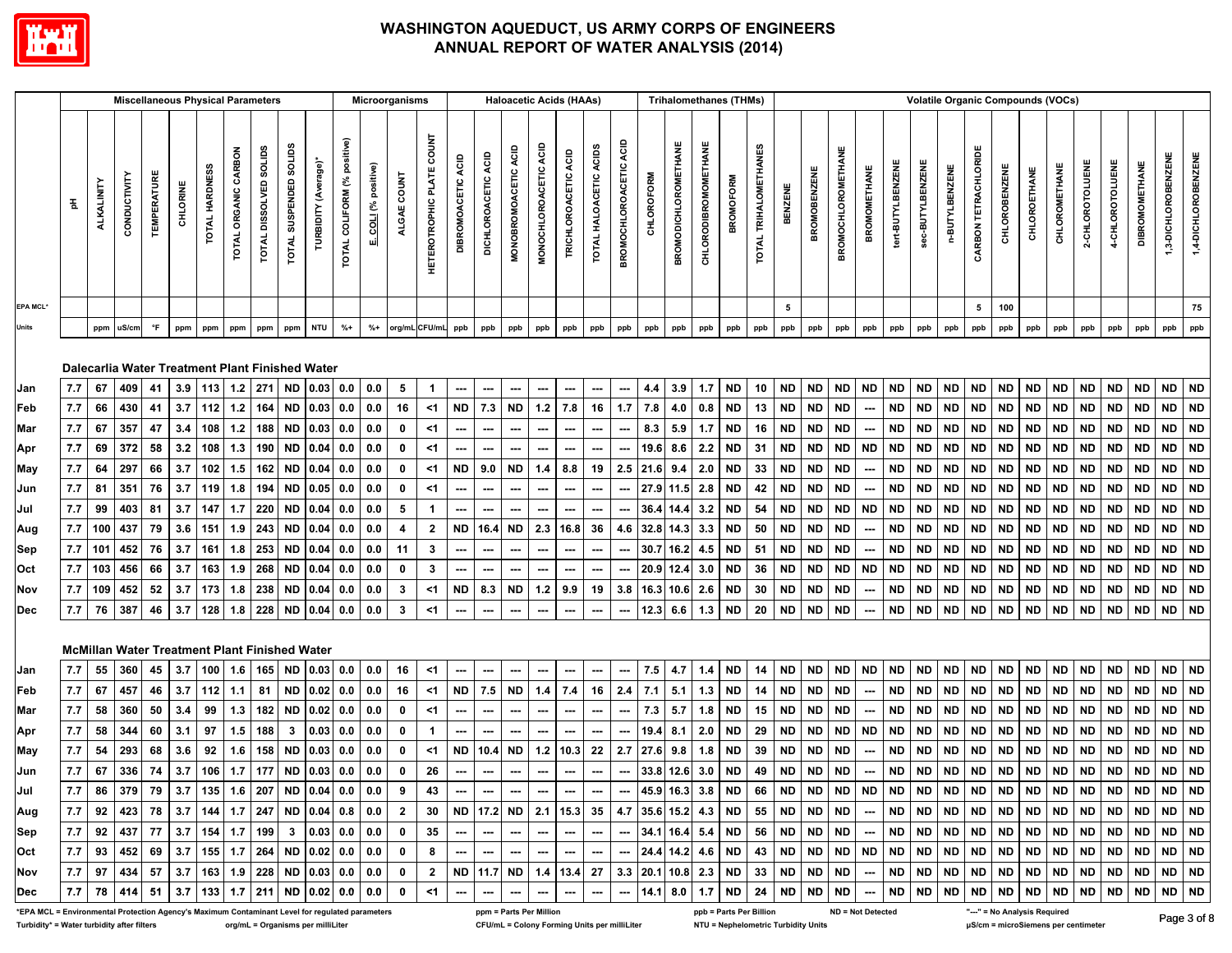

|                                                                                                 |                     |                         |                    |                    |                            |                          |                      |                                                      |                     |                     |                           |                         |                     |              |                            |                         |                    |                    |             | <b>Volatile Organic Compounds</b> |           |                           |                           |                            |           |                        |                        |                       |                       |                          |                        |                        |                        |                        |               |                              |                  |                             |                    | Oxygenates & Other VOCs        |                                     |                                  |                          |                          |                                 |
|-------------------------------------------------------------------------------------------------|---------------------|-------------------------|--------------------|--------------------|----------------------------|--------------------------|----------------------|------------------------------------------------------|---------------------|---------------------|---------------------------|-------------------------|---------------------|--------------|----------------------------|-------------------------|--------------------|--------------------|-------------|-----------------------------------|-----------|---------------------------|---------------------------|----------------------------|-----------|------------------------|------------------------|-----------------------|-----------------------|--------------------------|------------------------|------------------------|------------------------|------------------------|---------------|------------------------------|------------------|-----------------------------|--------------------|--------------------------------|-------------------------------------|----------------------------------|--------------------------|--------------------------|---------------------------------|
|                                                                                                 | 1,2-DICHLOROBENZENE | DICHLORODIFLUOROMETHANE | 1,1-DICHLOROETHANE | 1,2-DICHLOROETHANE | trans-1,2-DICHLOROETHYLENE | cis-1,2-DICHLOROETHYLENE | 1,1-DICHLOROETHYLENE | 1,3-DICHLOROPROPANE                                  | 2,2-DICHLOROPROPANE | 1,2-DICHLOROPROPANE | trans-1,3-DICHLOROPROPENE | cis-1,3-DICHLOROPROPENE | 1,1-DICHLOROPROPENE | ETHYLBENZENE | <b>HEXACHLOROBUTADIENE</b> | <b>ISOPROPYLBENZENE</b> | 4-ISOPROPYLTOLUENE | METHYLENE CHLORIDE | NAPHTHALENE | n-PROPYLBENZENE                   | STYRENE   | 1,1,1,2-TETRACHLOROETHANE | 1,1,2,2-TETRACHLOROETHANE | <b>TETRACHLOROETHYLENE</b> | TOLUENE   | 1,2,3-TRICHLOROBENZENE | 1,2,4-TRICHLOROBENZENE | 1,1,1-TRICHLOROETHANE | 1,1,2-TRICHLOROETHANE | <b>TRICHLOROETHYLENE</b> | TRICHLOROFLUOROMETHANE | 1,2,3-TRICHLOROPROPANE | 1,2,4-TRIMETHYLBENZENE | 1,3,5-TRIMETHYLBENZENE | TOTAL XYLENES | VINYL CHLORIDE               | 2-BUTANONE (MEK) | 4-METHYL-2-PENTANONE (MIBK) | DI-ISOPROPYL ETHER | METHYL TERT-BUTYL ETHER (MTBE) | <b>TERT-AMYL ETHYL ETHER (TAME)</b> | ETHER (TBEE)<br>TERT-BUTYL ETHYL | <b>BROMOETHANE</b>       | CARBON DISULFIDE         | <b>TRICHLOROTRIFLUOROETHANE</b> |
| EPA MCL'                                                                                        | 600                 |                         |                    | 5                  | 100                        | 70                       | $\overline{7}$       |                                                      |                     | 5                   |                           |                         |                     | 700          |                            |                         |                    | 5                  |             |                                   | 100       |                           |                           | 5                          | 1000      |                        | 70                     | 200                   | 5                     | 5                        |                        |                        |                        |                        | 10,000        | $\overline{2}$               |                  |                             |                    |                                |                                     |                                  |                          |                          |                                 |
| <b>Units</b>                                                                                    | ppb                 | ppb                     | ppb                | ppb                | ppb                        | ppb                      | ppb                  | ppb                                                  | ppb                 | ppb                 | ppb                       | ppb                     | ppb                 | ppb          | ppb                        | ppb                     | ppb                | ppb                | ppb         | ppb                               | ppb       | ppb                       | ppb                       | ppb                        | ppb       | ppb                    | ppb                    | ppb                   | ppb                   | ppb                      | ppb                    | ppb                    | ppb                    | ppb                    | ppb           | ppb                          | ppb              | ppb                         | ppb                | ppb                            | ppb                                 | ppb                              | ppb                      | ppb                      | ppb                             |
|                                                                                                 |                     |                         |                    |                    |                            |                          |                      | Dalecarlia Water Treatment Plant Finished Water      |                     |                     |                           |                         |                     |              |                            |                         |                    |                    |             |                                   |           |                           |                           |                            |           |                        |                        |                       |                       |                          |                        |                        |                        |                        |               |                              |                  |                             |                    |                                |                                     |                                  |                          |                          |                                 |
| Jan                                                                                             | ND.                 | <b>ND</b>               | <b>ND</b>          | <b>ND</b>          | <b>ND</b>                  | <b>ND</b>                | <b>ND</b>            | <b>ND</b>                                            | <b>ND</b>           | <b>ND</b>           | <b>ND</b>                 | <b>ND</b>               | <b>ND</b>           | <b>ND</b>    | <b>ND</b>                  | <b>ND</b>               | <b>ND</b>          | <b>ND</b>          | <b>ND</b>   | <b>ND</b>                         | <b>ND</b> | <b>ND</b>                 | <b>ND</b>                 | <b>ND</b>                  | <b>ND</b> | <b>ND</b>              | <b>ND</b>              | <b>ND</b>             | <b>ND</b>             | <b>ND</b>                | ND                     | <b>ND</b>              | <b>ND</b>              | <b>ND</b>              | <b>ND</b>     | <b>ND</b>                    | ND               | <b>ND</b>                   | <b>ND</b>          | <b>ND</b>                      | ND                                  | <b>ND</b>                        | <b>ND</b>                | <b>ND</b>                | <b>ND</b>                       |
| Feb                                                                                             | ND                  | <b>ND</b>               | <b>ND</b>          | <b>ND</b>          | ND                         | <b>ND</b>                | <b>ND</b>            | <b>ND</b>                                            | <b>ND</b>           | <b>ND</b>           | <b>ND</b>                 | <b>ND</b>               | <b>ND</b>           | <b>ND</b>    | <b>ND</b>                  | <b>ND</b>               | ND                 | <b>ND</b>          | <b>ND</b>   | <b>ND</b>                         | <b>ND</b> | <b>ND</b>                 | <b>ND</b>                 | <b>ND</b>                  | <b>ND</b> | <b>ND</b>              | ND                     | <b>ND</b>             | <b>ND</b>             | <b>ND</b>                | <b>ND</b>              | <b>ND</b>              | <b>ND</b>              | <b>ND</b>              | <b>ND</b>     | <b>ND</b>                    |                  | ---                         | ---                | ---                            | ---                                 | ---                              | ---                      | ---                      | ---                             |
| Mar                                                                                             | <b>ND</b>           | ND                      | <b>ND</b>          | <b>ND</b>          | ND                         | <b>ND</b>                | <b>ND</b>            | <b>ND</b>                                            | <b>ND</b>           | <b>ND</b>           | <b>ND</b>                 | <b>ND</b>               | <b>ND</b>           | <b>ND</b>    | <b>ND</b>                  | <b>ND</b>               | ND                 | <b>ND</b>          | <b>ND</b>   | <b>ND</b>                         | <b>ND</b> | <b>ND</b>                 | <b>ND</b>                 | <b>ND</b>                  | <b>ND</b> | <b>ND</b>              | <b>ND</b>              | <b>ND</b>             | <b>ND</b>             | <b>ND</b>                | <b>ND</b>              | <b>ND</b>              | <b>ND</b>              | <b>ND</b>              | <b>ND</b>     | <b>ND</b>                    |                  |                             |                    |                                |                                     |                                  |                          | ---                      |                                 |
| Apr                                                                                             | ND                  | <b>ND</b>               | <b>ND</b>          | <b>ND</b>          | ND                         | <b>ND</b>                | <b>ND</b>            | <b>ND</b>                                            | <b>ND</b>           | ND                  | <b>ND</b>                 | ND                      | ND                  | <b>ND</b>    | <b>ND</b>                  | <b>ND</b>               | ND                 | <b>ND</b>          | <b>ND</b>   | <b>ND</b>                         | <b>ND</b> | ND                        | <b>ND</b>                 | <b>ND</b>                  | <b>ND</b> | <b>ND</b>              | <b>ND</b>              | <b>ND</b>             | <b>ND</b>             | <b>ND</b>                | <b>ND</b>              | ND                     | <b>ND</b>              | <b>ND</b>              | <b>ND</b>     | <b>ND</b>                    | <b>ND</b>        | <b>ND</b>                   | <b>ND</b>          | <b>ND</b>                      | <b>ND</b>                           | ND                               | <b>ND</b>                | <b>ND</b>                | <b>ND</b>                       |
| May                                                                                             | ND                  | <b>ND</b>               | <b>ND</b>          | <b>ND</b>          | ND                         | <b>ND</b>                | ND                   | <b>ND</b>                                            | ND                  | ND                  | <b>ND</b>                 | <b>ND</b>               | ND                  | <b>ND</b>    | <b>ND</b>                  | <b>ND</b>               | ND                 | <b>ND</b>          | <b>ND</b>   | ND                                | ND        | ND                        | <b>ND</b>                 | ND                         | <b>ND</b> | <b>ND</b>              | ND                     | ND.                   | <b>ND</b>             | <b>ND</b>                | <b>ND</b>              | ND                     | ND                     | <b>ND</b>              | <b>ND</b>     | <b>ND</b>                    |                  |                             |                    |                                |                                     |                                  |                          |                          | ┅                               |
| Jun                                                                                             | ND                  | <b>ND</b>               | ND                 | <b>ND</b>          | ND                         | <b>ND</b>                | ND                   | <b>ND</b>                                            | <b>ND</b>           | ND                  | <b>ND</b>                 | ND                      | ND                  | <b>ND</b>    | ND                         | <b>ND</b>               | ND                 | <b>ND</b>          | <b>ND</b>   | <b>ND</b>                         | ND        | ND                        | <b>ND</b>                 | ND                         | <b>ND</b> | <b>ND</b>              | ND                     | ND                    | <b>ND</b>             | <b>ND</b>                | <b>ND</b>              | ND                     | ND                     | <b>ND</b>              | <b>ND</b>     | <b>ND</b>                    |                  |                             |                    |                                |                                     |                                  |                          |                          |                                 |
| Jul                                                                                             | ND                  | ND                      | <b>ND</b>          | <b>ND</b>          | ND                         | ND                       | ND                   | ND                                                   | <b>ND</b>           | ND                  | <b>ND</b>                 | ND                      | ND                  | <b>ND</b>    | ND                         | ND                      | ND                 | ND                 | <b>ND</b>   | ND                                | ND        | ND                        | ND                        | ND                         | <b>ND</b> | <b>ND</b>              | ND                     | ND                    | <b>ND</b>             | ND                       | <b>ND</b>              | ND                     | ND                     | <b>ND</b>              | <b>ND</b>     | ND                           | <b>ND</b>        | ND                          | ND                 | <b>ND</b>                      | ND                                  | ND                               | ND                       | <b>ND</b>                | <b>ND</b>                       |
| Aug                                                                                             | ND                  | ND                      | <b>ND</b>          | <b>ND</b>          | ND                         | ND                       | <b>ND</b>            | <b>ND</b>                                            | <b>ND</b>           | <b>ND</b>           | <b>ND</b>                 | <b>ND</b>               | ND                  | <b>ND</b>    | <b>ND</b>                  | <b>ND</b>               | ND                 | <b>ND</b>          | <b>ND</b>   | <b>ND</b>                         | <b>ND</b> | ND                        | <b>ND</b>                 | <b>ND</b>                  | <b>ND</b> | <b>ND</b>              | ND                     | ND                    | <b>ND</b>             | <b>ND</b>                | <b>ND</b>              | ND                     | ND                     | <b>ND</b>              | <b>ND</b>     | <b>ND</b>                    | ---              | ---                         |                    |                                | ---                                 | ---                              | ---                      | ---                      | …                               |
| Sep                                                                                             | ND                  | ND                      | <b>ND</b>          | <b>ND</b>          | ND                         | <b>ND</b>                | <b>ND</b>            | <b>ND</b>                                            | <b>ND</b>           | <b>ND</b>           | <b>ND</b>                 | <b>ND</b>               | <b>ND</b>           | <b>ND</b>    | ND.                        | <b>ND</b>               | ND                 | <b>ND</b>          | <b>ND</b>   | <b>ND</b>                         | <b>ND</b> | ND                        | <b>ND</b>                 | <b>ND</b>                  | <b>ND</b> | <b>ND</b>              | <b>ND</b>              | <b>ND</b>             | <b>ND</b>             | <b>ND</b>                | <b>ND</b>              | ND                     | <b>ND</b>              | <b>ND</b>              | <b>ND</b>     | <b>ND</b>                    |                  |                             |                    |                                |                                     | ---                              |                          | ---                      | ---                             |
| Oct                                                                                             | ND                  | ND                      | <b>ND</b>          | <b>ND</b>          | ND                         | <b>ND</b>                | ND                   | <b>ND</b>                                            | ND                  | <b>ND</b>           | <b>ND</b>                 | <b>ND</b>               | ND                  | <b>ND</b>    | <b>ND</b>                  | <b>ND</b>               | ND                 | <b>ND</b>          | <b>ND</b>   | ND                                | <b>ND</b> | <b>ND</b>                 | <b>ND</b>                 | <b>ND</b>                  | ND        | <b>ND</b>              | <b>ND</b>              | <b>ND</b>             | <b>ND</b>             | <b>ND</b>                | <b>ND</b>              | ND                     | <b>ND</b>              | <b>ND</b>              | <b>ND</b>     | <b>ND</b>                    | <b>ND</b>        | <b>ND</b>                   | <b>ND</b>          | <b>ND</b>                      | ND                                  | ND                               | <b>ND</b>                | <b>ND</b>                | <b>ND</b>                       |
| Nov                                                                                             | ND                  | <b>ND</b>               | <b>ND</b>          | <b>ND</b>          | ND                         | <b>ND</b>                | ND                   | <b>ND</b>                                            | <b>ND</b>           | <b>ND</b>           | <b>ND</b>                 | <b>ND</b>               | <b>ND</b>           | <b>ND</b>    | <b>ND</b>                  | <b>ND</b>               | ND                 | <b>ND</b>          | <b>ND</b>   | <b>ND</b>                         | <b>ND</b> | ND                        | <b>ND</b>                 | <b>ND</b>                  | <b>ND</b> | <b>ND</b>              | ND                     | <b>ND</b>             | <b>ND</b>             | <b>ND</b>                | <b>ND</b>              | ND                     | <b>ND</b>              | <b>ND</b>              | <b>ND</b>     | <b>ND</b>                    |                  |                             |                    |                                |                                     |                                  |                          |                          | ---                             |
| <b>Dec</b>                                                                                      | ND                  | <b>ND</b>               | <b>ND</b>          | <b>ND</b>          | <b>ND</b>                  | <b>ND</b>                | <b>ND</b>            | <b>ND</b>                                            | <b>ND</b>           | <b>ND</b>           | <b>ND</b>                 | <b>ND</b>               | <b>ND</b>           | <b>ND</b>    | <b>ND</b>                  | <b>ND</b>               | ND                 | <b>ND</b>          | <b>ND</b>   | <b>ND</b>                         | <b>ND</b> | <b>ND</b>                 | <b>ND</b>                 | <b>ND</b>                  | <b>ND</b> | <b>ND</b>              | <b>ND</b>              | <b>ND</b>             | <b>ND</b>             | <b>ND</b>                | <b>ND</b>              | ND                     | <b>ND</b>              | <b>ND</b>              | <b>ND</b>     | <b>ND</b>                    |                  |                             |                    |                                |                                     | ---                              |                          |                          |                                 |
|                                                                                                 |                     |                         |                    |                    |                            |                          |                      | <b>McMillan Water Treatment Plant Finished Water</b> |                     |                     |                           |                         |                     |              |                            |                         |                    |                    |             |                                   |           |                           |                           |                            |           |                        |                        |                       |                       |                          |                        |                        |                        |                        |               |                              |                  |                             |                    |                                |                                     |                                  |                          |                          |                                 |
| Jan                                                                                             | ND.                 | ND                      | <b>ND</b>          | <b>ND</b>          | ND                         | ND                       | <b>ND</b>            | <b>ND</b>                                            | <b>ND</b>           | <b>ND</b>           | <b>ND</b>                 | <b>ND</b>               | <b>ND</b>           | <b>ND</b>    | <b>ND</b>                  | <b>ND</b>               | ND                 | <b>ND</b>          | <b>ND</b>   | <b>ND</b>                         | <b>ND</b> | <b>ND</b>                 | <b>ND</b>                 | <b>ND</b>                  | <b>ND</b> | <b>ND</b>              | <b>ND</b>              | <b>ND</b>             | <b>ND</b>             | <b>ND</b>                | <b>ND</b>              | <b>ND</b>              | <b>ND</b>              | <b>ND</b>              | <b>ND</b>     | <b>ND</b>                    | <b>ND</b>        | <b>ND</b>                   | <b>ND</b>          | <b>ND</b>                      | <b>ND</b>                           | <b>ND</b>                        | <b>ND</b>                | <b>ND</b>                | <b>ND</b>                       |
| Feb                                                                                             | <b>ND</b>           | ND                      | <b>ND</b>          | <b>ND</b>          | ND                         | <b>ND</b>                | <b>ND</b>            | <b>ND</b>                                            | <b>ND</b>           | <b>ND</b>           | <b>ND</b>                 | <b>ND</b>               | <b>ND</b>           | <b>ND</b>    | <b>ND</b>                  | <b>ND</b>               | ND                 | <b>ND</b>          | <b>ND</b>   | <b>ND</b>                         | <b>ND</b> | <b>ND</b>                 | <b>ND</b>                 | <b>ND</b>                  | <b>ND</b> | <b>ND</b>              | <b>ND</b>              | <b>ND</b>             | <b>ND</b>             | <b>ND</b>                | <b>ND</b>              | <b>ND</b>              | <b>ND</b>              | <b>ND</b>              | <b>ND</b>     | <b>ND</b>                    | ---              | ---                         | ---                | ---                            | ---                                 | ---                              | ---                      | ---                      | ---                             |
| Mar                                                                                             | ND                  | ND                      | <b>ND</b>          | <b>ND</b>          | ND                         | <b>ND</b>                | ND                   | <b>ND</b>                                            | <b>ND</b>           | <b>ND</b>           | <b>ND</b>                 | <b>ND</b>               | <b>ND</b>           | <b>ND</b>    | <b>ND</b>                  | <b>ND</b>               | ND                 | <b>ND</b>          | <b>ND</b>   | <b>ND</b>                         | ND        | ND                        | <b>ND</b>                 | <b>ND</b>                  | <b>ND</b> | <b>ND</b>              | ND                     | <b>ND</b>             | <b>ND</b>             | <b>ND</b>                | <b>ND</b>              | ND                     | <b>ND</b>              | <b>ND</b>              | <b>ND</b>     | <b>ND</b>                    |                  |                             |                    |                                |                                     |                                  |                          |                          |                                 |
| Apr                                                                                             | ND                  | ND                      | ND                 | <b>ND</b>          | ND                         | <b>ND</b>                | ND.                  | ND                                                   | <b>ND</b>           | ND                  | <b>ND</b>                 | ND                      | ND                  | <b>ND</b>    | ND                         | ND                      | ND                 | ND                 | ND          | ND                                | ND        | ND                        | ND                        | ND                         | ND        | ND                     | ND                     | <b>ND</b>             | <b>ND</b>             | ND                       | <b>ND</b>              | ND                     | ND                     | <b>ND</b>              | <b>ND</b>     | ND                           | ND               | ND                          | ND                 | ND                             | <b>ND</b>                           | ND                               | ND                       | <b>ND</b>                | <b>ND</b>                       |
| May                                                                                             | ND                  | <b>ND</b>               | <b>ND</b>          | <b>ND</b>          | ND                         | <b>ND</b>                | <b>ND</b>            | <b>ND</b>                                            | <b>ND</b>           | ND                  | <b>ND</b>                 | ND                      | ND                  | <b>ND</b>    | <b>ND</b>                  | <b>ND</b>               | ND                 | <b>ND</b>          | <b>ND</b>   | <b>ND</b>                         | <b>ND</b> | <b>ND</b>                 | <b>ND</b>                 | <b>ND</b>                  | <b>ND</b> | <b>ND</b>              | <b>ND</b>              | <b>ND</b>             | <b>ND</b>             | <b>ND</b>                | <b>ND</b>              | ND                     | ND                     | <b>ND</b>              | <b>ND</b>     | <b>ND</b>                    | ---              | ---                         | ---                | ---                            | ---                                 | ---                              |                          | ---                      | ---                             |
| Jun                                                                                             | ND.                 | <b>ND</b>               | <b>ND</b>          | <b>ND</b>          | <b>ND</b>                  | <b>ND</b>                | <b>ND</b>            | <b>ND</b>                                            | <b>ND</b>           | <b>ND</b>           | <b>ND</b>                 | <b>ND</b>               | <b>ND</b>           | <b>ND</b>    | <b>ND</b>                  | <b>ND</b>               | <b>ND</b>          | <b>ND</b>          | <b>ND</b>   | <b>ND</b>                         | <b>ND</b> | <b>ND</b>                 | <b>ND</b>                 | <b>ND</b>                  | <b>ND</b> | <b>ND</b>              | <b>ND</b>              | <b>ND</b>             | ND                    | <b>ND</b>                | ND                     | <b>ND</b>              | <b>ND</b>              | <b>ND</b>              | <b>ND</b>     | <b>ND</b>                    | ---              | ---                         | ---                |                                | ---                                 | ---                              |                          | ---                      | ---                             |
| Jul                                                                                             |                     |                         |                    |                    |                            |                          |                      |                                                      |                     |                     |                           |                         |                     |              |                            |                         |                    |                    |             |                                   |           |                           |                           |                            |           |                        |                        |                       |                       |                          |                        |                        |                        |                        |               |                              |                  |                             |                    |                                |                                     |                                  |                          |                          |                                 |
| Aug                                                                                             |                     |                         |                    |                    |                            |                          |                      |                                                      |                     |                     |                           |                         |                     |              |                            |                         |                    |                    |             |                                   |           |                           |                           |                            |           |                        |                        |                       |                       |                          |                        |                        |                        |                        |               |                              |                  | $\sim$                      | $\sim$             | $\sim$                         | $\sim$                              | $\sim$                           | $\overline{\phantom{a}}$ | $\overline{\phantom{a}}$ | $\overline{\phantom{a}}$        |
| Sep                                                                                             |                     |                         |                    |                    |                            |                          |                      |                                                      |                     |                     |                           |                         |                     |              |                            |                         |                    |                    |             |                                   |           |                           |                           |                            |           |                        |                        |                       |                       |                          |                        |                        |                        |                        |               |                              |                  |                             | $\sim$             | --- 1                          |                                     | $\sim$ $\sim$ $\sim$ $\sim$      | I                        | $\sim$                   | $\sim$                          |
| Oct                                                                                             |                     |                         |                    |                    |                            |                          |                      |                                                      |                     |                     |                           |                         |                     |              |                            |                         |                    |                    |             |                                   |           |                           |                           |                            |           |                        |                        |                       |                       |                          |                        |                        |                        |                        |               |                              |                  |                             |                    |                                |                                     |                                  |                          |                          |                                 |
| Nov                                                                                             |                     |                         |                    |                    |                            |                          |                      |                                                      |                     |                     |                           |                         |                     |              |                            |                         |                    |                    |             |                                   |           |                           |                           |                            |           |                        |                        |                       |                       |                          |                        |                        |                        |                        |               |                              |                  | $\overline{\phantom{a}}$    |                    |                                |                                     | $\overline{\phantom{a}}$         | $\hspace{0.05cm} \ldots$ | $\sim$                   | $\cdots$                        |
| Dec                                                                                             | <b>ND</b>           |                         |                    |                    |                            |                          |                      |                                                      |                     |                     |                           |                         |                     |              |                            |                         |                    |                    |             |                                   |           |                           |                           |                            |           |                        |                        |                       |                       |                          |                        |                        |                        |                        |               |                              | $\sim$           | $\cdots$                    |                    | ---                            | $\cdots$                            | $\sim$                           | $\hspace{0.05cm} \cdots$ | $\sim$                   | $\overline{\phantom{a}}$        |
| *EPA MCL = Environmental Protection Agency's Maximum Contaminant Level for regulated parameters |                     |                         |                    |                    |                            |                          |                      |                                                      |                     |                     |                           |                         |                     |              |                            |                         |                    |                    |             |                                   |           | ppb = Parts Per Billion   |                           |                            |           |                        |                        | ND = Not Detected     |                       |                          |                        |                        |                        |                        |               | "---" = No Analysis Required |                  |                             |                    |                                |                                     |                                  |                          | Dogo A of C              |                                 |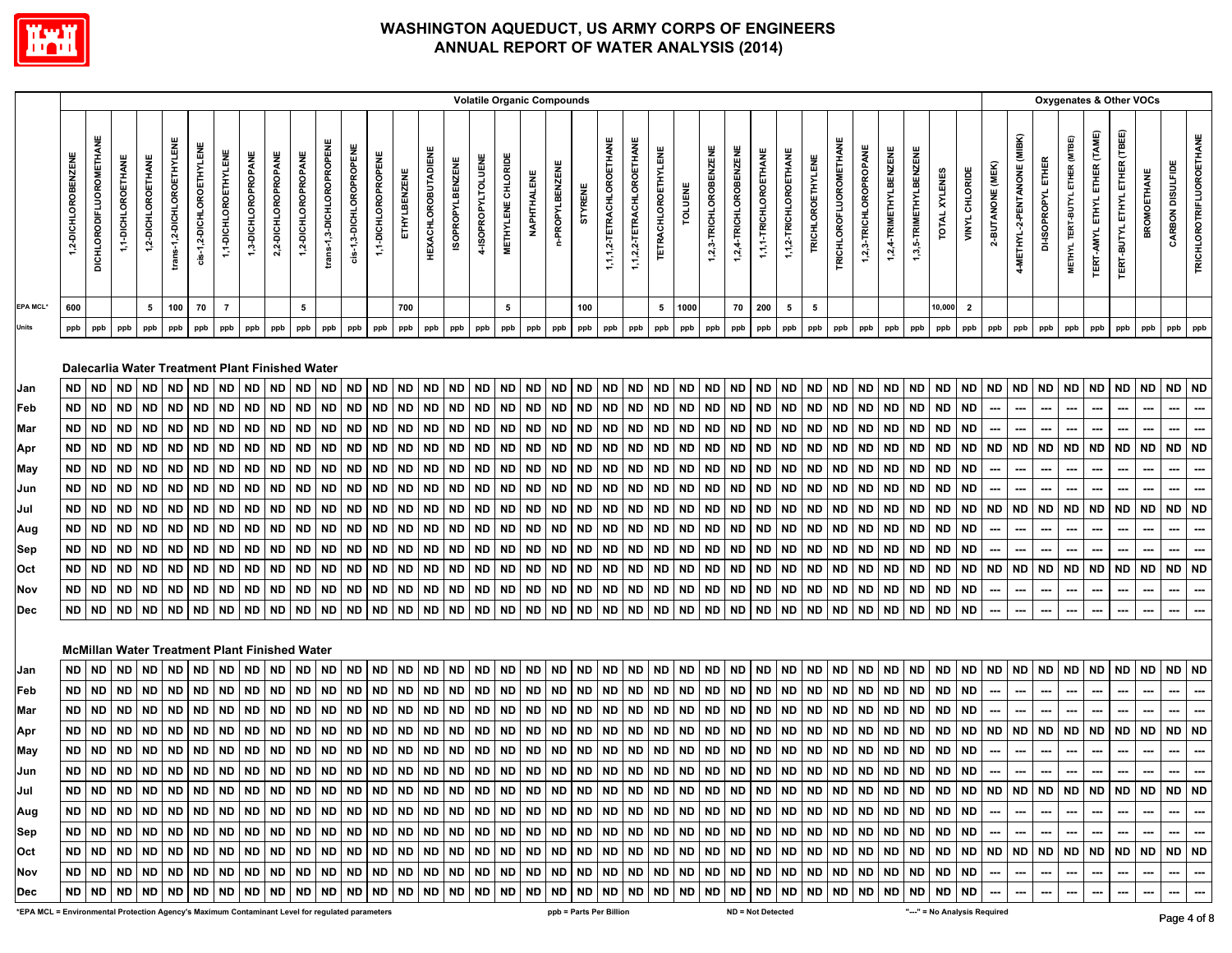

|                                                                                                 |                     |                       |                          |                          |                          |                                                              |                  |                          |                          |            |                      |                          |                          |                          |                          |                          |                          |                          |                          |                          |                      |                         |                             | <b>Synthetic Organic Compounds</b> |                          |                          |           |                          |           |                          |                                                                     |                          |           |                                                                                                     |               |                 |                          |              |                          |                          |                          |                          |           |                          |                |
|-------------------------------------------------------------------------------------------------|---------------------|-----------------------|--------------------------|--------------------------|--------------------------|--------------------------------------------------------------|------------------|--------------------------|--------------------------|------------|----------------------|--------------------------|--------------------------|--------------------------|--------------------------|--------------------------|--------------------------|--------------------------|--------------------------|--------------------------|----------------------|-------------------------|-----------------------------|------------------------------------|--------------------------|--------------------------|-----------|--------------------------|-----------|--------------------------|---------------------------------------------------------------------|--------------------------|-----------|-----------------------------------------------------------------------------------------------------|---------------|-----------------|--------------------------|--------------|--------------------------|--------------------------|--------------------------|--------------------------|-----------|--------------------------|----------------|
|                                                                                                 | <b>ACENAPHTHENE</b> | <b>ACENAPHTHYLENE</b> | <b>ACETOCHLOR</b>        | <b>ACIFLOURFEN</b>       | <b>ALACHLOR</b>          | <b>ALDICARB</b>                                              | ALDICARB SULFONE | ALDICARB SULFOXIDE       | <b>ALDRIN</b>            | ANTHRACENE | AROCHLOR 1016 (PCBs) | AROCHLOR 1221 (PCBs)     | AROCHLOR 1232 (PCBs)     | AROCHLOR 1242 (PCBs)     | AROCHLOR 1248 (PCBs)     | AROCHLOR 1254 (PCBs)     | AROCHLOR 1260 (PCBs)     | TOTAL PCBS               | ATRAZINE                 | BAYGON                   | <b>BENTAZON</b>      | BENZ(a)ANTHRACENE       | <b>BENZO(b)FLUORANTHENE</b> | BENZO(g,h,l)PERYLENE               | BENZO(a)PYRENE           | BENZO(K)FLUORATHENE      | alpha-BHC | beta-BHC                 | delta-BHC | <b>BROMACIL</b>          | <b>BUTACHLOR</b>                                                    | BUTYLBENZYLPHTHALATE     | CAFFEINE  | CARBARYL                                                                                            | CARBOFURAN    | alpha-CHLORDANE | gamma-CHLORDANE          | CHLORDANE    | CHLORPYRIFOS (DURSBAN)   | <b>CHLOROBENZILATE</b>   | CHLORONEB                | CHLOROTHALONIL           | CHRYSENE  | $2,4 - D$                | <b>DALAPON</b> |
| EPA MCL*                                                                                        |                     |                       |                          |                          | $\mathbf{2}$             |                                                              |                  |                          |                          |            |                      |                          |                          |                          |                          |                          |                          | 0.5                      | $\mathbf{3}$             |                          |                      |                         |                             |                                    | 0.2                      |                          |           |                          |           |                          |                                                                     |                          |           |                                                                                                     | 40            |                 |                          | $\mathbf{2}$ |                          |                          |                          |                          |           | 70                       | 200            |
| Units                                                                                           | ppb                 | ppb                   | ppb                      | ppb                      | ppb                      | ppb                                                          | ppb              | ppb                      | ppb                      | ppb        | ppb                  | ppb                      | ppb                      | ppb                      | ppb                      | ppb                      | ppb                      | ppb                      | ppb                      | ppb                      | ppb                  | ppb                     | ppb                         | ppb                                | ppb                      | ppb                      | ppb       | ppb                      | ppb       | ppb                      | ppb                                                                 | ppb                      | ppb       | ppb                                                                                                 | ppb           | ppb             | ppb                      | ppb          | ppb                      | ppb                      | ppb                      | ppb                      | ppb       | ppb                      | ppb            |
| Jan                                                                                             | ND.                 | <b>ND</b>             | <b>ND</b>                | <b>ND</b>                | <b>ND</b>                | Dalecarlia Water Treatment Plant Finished Water<br><b>ND</b> | <b>ND</b>        | <b>ND</b>                | <b>ND</b>                | <b>ND</b>  | <b>ND</b>            | <b>ND</b>                | <b>ND</b>                | <b>ND</b>                | <b>ND</b>                | <b>ND</b>                | <b>ND</b>                | <b>ND</b>                | <b>ND</b>                | <b>ND</b>                | <b>ND</b>            | <b>ND</b>               | <b>ND</b>                   | <b>ND</b>                          | <b>ND</b>                | <b>ND</b>                | <b>ND</b> | <b>ND</b>                | <b>ND</b> | <b>ND</b>                | <b>ND</b>                                                           | <b>ND</b>                | <b>ND</b> | <b>ND</b>                                                                                           | <b>ND</b>     | <b>ND</b>       | <b>ND</b>                | ND           | <b>ND</b>                | <b>ND</b>                | <b>ND</b>                | ND                       | ND        | <b>ND</b>                | <b>ND</b>      |
| Feb                                                                                             |                     | ---                   | ---                      | ---                      |                          | ---                                                          | ---              | ---                      | ---                      | ---        | ---                  | ---                      | ---                      | ---                      | ---                      | ---                      | ---                      | ---                      | ---                      | ---                      | ---                  | ---                     | ---                         | ---                                | ---                      | ---                      | ---       | ---                      | ---       | ⊷                        | ---                                                                 | ---                      | ---       | ---                                                                                                 | ---           | ---             | ---                      | ---          | ---                      | ---                      | ---                      | ---                      | ---       | ---                      | ---            |
| Mar                                                                                             | ---                 | ---                   |                          | ---                      | ---                      |                                                              |                  |                          | ---                      | ---        | ---                  | ---                      |                          | ---                      | ---                      |                          |                          |                          | ---                      | ---                      |                      |                         |                             | ---                                |                          | ---                      |           |                          | ---       | ---                      | ---                                                                 |                          |           | ---                                                                                                 | ---           | ---             |                          |              | ---                      | ---                      |                          |                          |           | ---                      |                |
| Apr                                                                                             | <b>ND</b>           | <b>ND</b>             | <b>ND</b>                | ND                       | <b>ND</b>                | <b>ND</b>                                                    | <b>ND</b>        | <b>ND</b>                | ND                       | <b>ND</b>  | <b>ND</b>            | <b>ND</b>                | <b>ND</b>                | ND                       | <b>ND</b>                | <b>ND</b>                | <b>ND</b>                | <b>ND</b>                | <b>ND</b>                | <b>ND</b>                | <b>ND</b>            | <b>ND</b>               | <b>ND</b>                   | <b>ND</b>                          | <b>ND</b>                | <b>ND</b>                | <b>ND</b> | <b>ND</b>                | ND        | <b>ND</b>                | <b>ND</b>                                                           | <b>ND</b>                | <b>ND</b> | <b>ND</b>                                                                                           | <b>ND</b>     | <b>ND</b>       | <b>ND</b>                | <b>ND</b>    | <b>ND</b>                | ND                       | <b>ND</b>                | <b>ND</b>                | <b>ND</b> | <b>ND</b>                | <b>ND</b>      |
| May                                                                                             |                     |                       |                          | ---                      |                          |                                                              |                  |                          | ---                      |            |                      |                          |                          |                          |                          |                          |                          |                          |                          |                          |                      |                         |                             |                                    |                          |                          |           |                          |           |                          |                                                                     |                          |           |                                                                                                     |               |                 |                          |              |                          |                          |                          |                          |           |                          |                |
| Jun                                                                                             |                     |                       |                          |                          |                          |                                                              |                  |                          |                          |            |                      |                          |                          |                          |                          |                          |                          |                          |                          |                          |                      |                         |                             |                                    |                          |                          |           |                          |           |                          |                                                                     |                          |           |                                                                                                     |               |                 |                          |              |                          |                          |                          |                          |           |                          |                |
| Jul                                                                                             | <b>ND</b>           | <b>ND</b>             | <b>ND</b>                | <b>ND</b>                | <b>ND</b>                | <b>ND</b>                                                    | <b>ND</b>        | <b>ND</b>                | ND                       | <b>ND</b>  | <b>ND</b>            | <b>ND</b>                | <b>ND</b>                | <b>ND</b>                | <b>ND</b>                | <b>ND</b>                | <b>ND</b>                | <b>ND</b>                | 0.1                      | $\sf ND$                 | <b>ND</b>            | <b>ND</b>               | <b>ND</b>                   | <b>ND</b>                          | <b>ND</b>                | <b>ND</b>                | <b>ND</b> | <b>ND</b>                | <b>ND</b> | <b>ND</b>                | <b>ND</b>                                                           | <b>ND</b>                | <b>ND</b> | <b>ND</b>                                                                                           | <b>ND</b>     | <b>ND</b>       | <b>ND</b>                | <b>ND</b>    | <b>ND</b>                | <b>ND</b>                | <b>ND</b>                | ND                       | <b>ND</b> | <b>ND</b>                | <b>ND</b>      |
| Aug                                                                                             |                     |                       | ---                      | ---                      |                          | ---                                                          |                  | ---                      | ---                      | ---        | ---                  |                          | ---                      | ---                      | ---                      | ---                      |                          | ---                      | ---                      |                          | --                   |                         | ---                         | ---                                |                          | ⊷                        |           | ---                      | ---       |                          | ---                                                                 |                          | ---       | ---                                                                                                 |               | ---             |                          | ---          | ---                      |                          |                          |                          |           | ---                      | ---            |
| Sep                                                                                             |                     |                       |                          | ---                      |                          |                                                              |                  |                          | ---                      |            |                      |                          | ---                      |                          |                          |                          |                          | ⊷                        |                          |                          |                      |                         |                             |                                    |                          |                          |           |                          | ---       |                          |                                                                     |                          |           |                                                                                                     |               |                 |                          |              | ---                      |                          |                          |                          |           | ---                      |                |
| Oct                                                                                             | <b>ND</b>           | <b>ND</b>             | <b>ND</b>                | <b>ND</b>                | <b>ND</b>                | <b>ND</b>                                                    | <b>ND</b>        | <b>ND</b>                | <b>ND</b>                | <b>ND</b>  | <b>ND</b>            | <b>ND</b>                | <b>ND</b>                | <b>ND</b>                | <b>ND</b>                | <b>ND</b>                | <b>ND</b>                | <b>ND</b>                | <b>ND</b>                | <b>ND</b>                | <b>ND</b>            | <b>ND</b>               | <b>ND</b>                   | ND                                 | <b>ND</b>                | <b>ND</b>                | <b>ND</b> | <b>ND</b>                | <b>ND</b> | <b>ND</b>                | <b>ND</b>                                                           | <b>ND</b>                | <b>ND</b> | <b>ND</b>                                                                                           | ND            | <b>ND</b>       | <b>ND</b>                | <b>ND</b>    | <b>ND</b>                | ND                       | <b>ND</b>                | <b>ND</b>                | <b>ND</b> | <b>ND</b>                | <b>ND</b>      |
| Nov                                                                                             |                     |                       |                          | ---                      |                          |                                                              |                  |                          | ---                      |            |                      |                          |                          | ---                      |                          |                          |                          |                          |                          |                          |                      |                         |                             | ---                                |                          |                          |           |                          | ---       |                          |                                                                     |                          |           |                                                                                                     |               |                 |                          |              |                          |                          |                          |                          |           | ---                      |                |
| Dec                                                                                             |                     |                       |                          | ---                      |                          |                                                              |                  |                          | ---                      |            |                      |                          |                          | ---                      |                          |                          |                          |                          |                          |                          |                      |                         |                             |                                    |                          |                          |           |                          | ---       |                          |                                                                     |                          |           |                                                                                                     |               |                 |                          |              |                          |                          |                          |                          |           |                          |                |
|                                                                                                 |                     |                       |                          |                          |                          | <b>McMillan Water Treatment Plant Finished Water</b>         |                  |                          |                          |            |                      |                          |                          |                          |                          |                          |                          |                          |                          |                          |                      |                         |                             |                                    |                          |                          |           |                          |           |                          |                                                                     |                          |           |                                                                                                     |               |                 |                          |              |                          |                          |                          |                          |           |                          |                |
| Jan                                                                                             | ND.                 | <b>ND</b>             | <b>ND</b>                | ND                       | ND                       | <b>ND</b>                                                    | <b>ND</b>        | <b>ND</b>                | ND                       | ND         | <b>ND</b>            | <b>ND</b>                | <b>ND</b>                | <b>ND</b>                | <b>ND</b>                | <b>ND</b>                | <b>ND</b>                | <b>ND</b>                | <b>ND</b>                | <b>ND</b>                | <b>ND</b>            | <b>ND</b>               | <b>ND</b>                   | <b>ND</b>                          | <b>ND</b>                | <b>ND</b>                | <b>ND</b> | <b>ND</b>                | <b>ND</b> | <b>ND</b>                | <b>ND</b>                                                           | <b>ND</b>                | <b>ND</b> | <b>ND</b>                                                                                           | ND            | <b>ND</b>       | <b>ND</b>                | <b>ND</b>    | <b>ND</b>                | ND                       | <b>ND</b>                | <b>ND</b>                | <b>ND</b> | <b>ND</b>                | <b>ND</b>      |
| Feb                                                                                             | ---                 | ---                   | $\hspace{0.05cm} \cdots$ | ---                      | ---                      | ---                                                          | ---              | ---                      | ---                      | ---        | ---                  | ---                      | $\hspace{0.05cm} \cdots$ | ---                      | ---                      | ---                      | ---                      | ---                      | ---                      | ---                      | ---                  | ---                     | ---                         | ---                                | ---                      | ---                      | ---       | ---                      | ---       | ---                      | ---                                                                 | ---                      | ---       | ---                                                                                                 | ---           | ---             | ---                      | ---          | ---                      | ---                      | ---                      | ---                      | ---       | ---                      | …              |
| Mar                                                                                             |                     |                       |                          | ---                      |                          |                                                              |                  |                          | ---                      |            |                      |                          |                          | ---                      |                          |                          |                          |                          |                          |                          |                      |                         |                             | ---                                |                          |                          |           |                          | ---       |                          |                                                                     |                          |           |                                                                                                     |               |                 |                          |              |                          |                          |                          |                          |           |                          |                |
| Apr                                                                                             | ND.                 | ND                    | ND                       | ND                       | ND                       | <b>ND</b>                                                    | ND               | <b>ND</b>                | ND                       | <b>ND</b>  | <b>ND</b>            | <b>ND</b>                | <b>ND</b>                | <b>ND</b>                | <b>ND</b>                | <b>ND</b>                | ND                       | <b>ND</b>                | <b>ND</b>                | <b>ND</b>                | <b>ND</b>            | ND                      | <b>ND</b>                   | <b>ND</b>                          | ND                       | <b>ND</b>                | ND        | <b>ND</b>                | <b>ND</b> | ND                       | <b>ND</b>                                                           | ND                       | <b>ND</b> | <b>ND</b>                                                                                           | ND            | ND              | ND                       | <b>ND</b>    | ND                       | ND                       | ND                       | ND                       | <b>ND</b> | <b>ND</b>                | <b>ND</b>      |
| May                                                                                             | ⊷                   | ---                   | ---                      | ---                      | ---                      | ---                                                          | ---              | ---                      | ---                      | ---        | ---                  | ---                      | ---                      | ---                      | ---                      | ---                      | ---                      | ---                      | ---                      | ---                      | ---                  | ---                     | ---                         | ---                                | ---                      | ---                      | ---       | ---                      | ---       | ---                      | ---                                                                 | ---                      | ---       | ---                                                                                                 | ---           | ---             | ---                      | ---          | ---                      | ---                      | ---                      | ---                      | ---       | ---                      | …              |
| Jun                                                                                             | ---                 | ---                   | ---                      | ---                      | ---                      | ---                                                          | ---              | ---                      | ---                      | ---        | ---                  | ---                      | ---                      | ---                      | ---                      | ---                      | ---                      | ---                      | ---                      | ---                      | ---                  | ---                     | ---                         | ---                                | ---                      | ---                      | ---       | ---                      | ---       | ---                      | ---                                                                 | ---                      | ---       | ---                                                                                                 | ---           | ---             | ---                      |              | ---                      | ---                      |                          | ---                      |           |                          |                |
| Jul                                                                                             |                     |                       |                          |                          |                          |                                                              |                  |                          |                          |            |                      |                          |                          |                          |                          |                          |                          |                          |                          |                          |                      |                         |                             |                                    |                          |                          |           |                          |           |                          |                                                                     |                          |           |                                                                                                     |               |                 |                          |              |                          |                          |                          |                          |           |                          |                |
| Aug                                                                                             | ---                 | $\sim$                | $\sim$                   | $\sim$                   | $\overline{\phantom{a}}$ | $\sim$                                                       | --- 1            | $\sim$                   | $\sim$                   |            | $\cdots \cdots$      | $-1$                     | $\sim$                   | $\sim$                   | . <b>.</b>               | $\cdots \cdots$          |                          | $\sim$                   | $\sim$                   |                          | $\sim$ $\sim$ $\sim$ | $\cdots$                | $\sim$                      | $\sim$                             | والمناء                  | --- 1                    | $\cdots$  | $\sim$ 1                 |           |                          | $\frac{1}{2}$ and $\frac{1}{2}$ and $\frac{1}{2}$ and $\frac{1}{2}$ | — I                      | $-1$      | $\overline{\phantom{a}}$ $\overline{\phantom{a}}$ $\overline{\phantom{a}}$ $\overline{\phantom{a}}$ |               | $\cdots$        | $\cdots$                 | $\sim$       | $\sim$                   | --- 1                    | $\sim$                   | $\cdots$                 | $\sim$    | $\hspace{0.05cm} \cdots$ | $\sim$         |
| Sep                                                                                             |                     | $\sim$                | $\sim$                   | $\sim$                   | $\sim$                   | --- 1                                                        | $\sim$           | $\sim$                   | $\sim$                   | $-1$       | --- 1                | $\sim$                   | $\sim$                   | $\sim$                   | $\sim$                   | $\sim$                   | $\sim$                   | $\sim$                   | $\sim$                   | $\sim$                   | $\sim$ $\sim$        | $\sim$                  | المست                       | $\sim$                             | $\sim$                   | $\sim$                   | $\cdots$  | $\sim$                   | $\sim$    | $\sim$                   | $\sim$                                                              | $\cdots$                 | $\sim$    | $\sim$                                                                                              | $\sim$ $\sim$ | $\sim$          | $\cdots$                 | $\sim$       | $\sim$                   | $\sim$                   | $\sim$                   | $\sim$ $\sim$            | $\sim$    | $\sim$                   | $\cdots$       |
| Oct                                                                                             |                     |                       |                          |                          |                          |                                                              |                  |                          |                          |            |                      |                          |                          |                          |                          |                          |                          |                          |                          |                          |                      |                         |                             |                                    |                          |                          |           |                          |           |                          |                                                                     |                          |           |                                                                                                     |               |                 |                          |              |                          |                          |                          |                          |           |                          |                |
| Nov                                                                                             |                     | $\cdots$              | $\cdots$                 | $\sim$                   | $\hspace{0.05cm} \cdots$ | $\sim$                                                       | $\sim$           | $\overline{\phantom{a}}$ | $\sim$                   | $\cdots$   | $\sim$               | $\cdots$                 | $\overline{\phantom{a}}$ | $\hspace{0.05cm} \ldots$ | $\hspace{0.05cm} \cdots$ | $\sim$                   | $\overline{\phantom{a}}$ | $\overline{\phantom{a}}$ | $\overline{\phantom{a}}$ | $\cdots$                 | $\sim$               | $\cdots$                | $\overline{\phantom{a}}$    | $\overline{\phantom{a}}$           | $\hspace{0.05cm} \cdots$ | $\overline{\phantom{a}}$ | $\cdots$  | $\overline{\phantom{a}}$ | $\sim$    | $\overline{\phantom{a}}$ | $\overline{\phantom{a}}$                                            | $\overline{\phantom{a}}$ | $\sim$    | $\sim$                                                                                              | $\cdots$      | $\sim$          | $\overline{\phantom{a}}$ | $\sim$       | $\overline{\phantom{a}}$ | $\cdots$                 |                          | $\overline{\phantom{a}}$ | $\sim$    | $\sim$                   | $\sim$         |
| <b>Dec</b>                                                                                      |                     | ---                   |                          | $\hspace{0.05cm} \ldots$ |                          |                                                              | $\cdots$         | $\cdots$                 | $\hspace{0.05cm} \cdots$ |            |                      | $\hspace{0.05cm} \cdots$ | $\sim$                   | $\hspace{0.05cm} \ldots$ | $\hspace{0.05cm} \cdots$ | $\overline{\phantom{a}}$ | ---                      | $\overline{\phantom{a}}$ | $\hspace{0.05cm} \cdots$ | $\hspace{0.05cm} \cdots$ | $\cdots$             | ---                     | $\sim$                      |                                    | $\hspace{0.05cm} \cdots$ | $\cdots$                 | $\sim$    | $\sim$                   | $\sim$    |                          | $\overline{\phantom{a}}$                                            | ---                      | $\sim$    | $\sim$                                                                                              | $\sim$        | $\sim$          | $\cdots$                 | $\sim$       | $\hspace{0.05cm} \cdots$ | $\hspace{0.05cm} \cdots$ | $\hspace{0.05cm} \cdots$ | ---                      | $\sim$    | $\sim$                   | $\sim$         |
| *EPA MCL = Environmental Protection Agency's Maximum Contaminant Level for regulated parameters |                     |                       |                          |                          |                          |                                                              |                  |                          |                          |            |                      |                          |                          |                          |                          |                          |                          |                          |                          |                          |                      | ppb = Parts Per Billion |                             |                                    |                          |                          |           | ND = Not Detected        |           |                          |                                                                     |                          |           | "---" = No Analysis Required                                                                        |               |                 |                          |              |                          |                          |                          |                          |           |                          |                |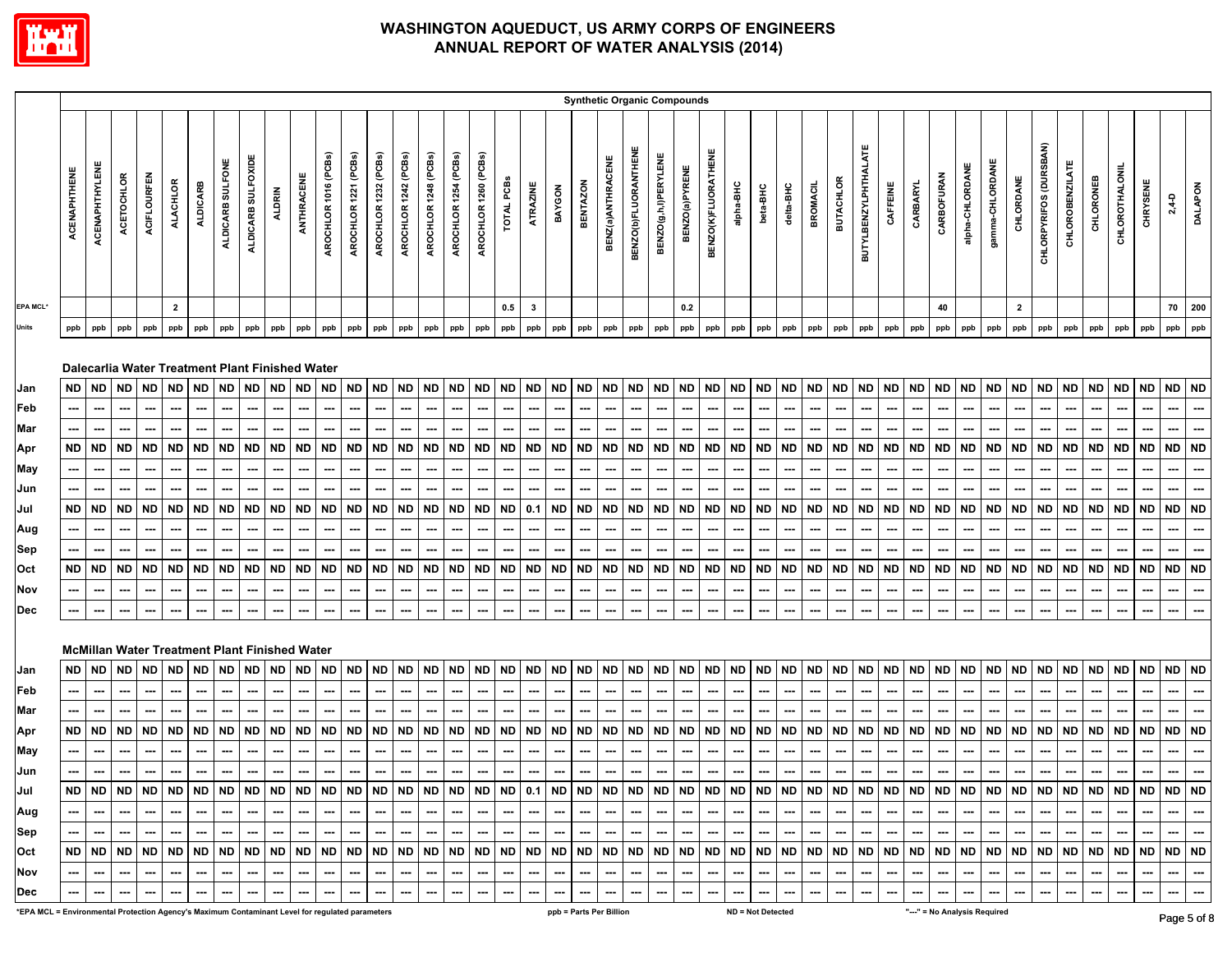

|                                                                                                 |                                           |                                                                       |                                                                                                                                                             |                                                            |                             |                                                                       |                                                                       |                                                         |                                           |                                                                                     |                                                                |                                                                |                                                  |                                                                                            |                                                                              |                                                                |                                                         |                                                                                            |                                            |                                                            |                                                                       | <b>Synthetic Organic Compounds</b>                             |                                                             |                                     |                                                                       |                                                                                                   |                                                                 |                                            |                                                         |                                                                              |                                                                       |                                                  |                                                                |                                                                |                              |                                                  |                                                                                     |                                           |                                     |                                     |                                                                              |                                                                                                                                                                                                                                                                                                                                                                                                                                    |                                                                                     |                                                  |
|-------------------------------------------------------------------------------------------------|-------------------------------------------|-----------------------------------------------------------------------|-------------------------------------------------------------------------------------------------------------------------------------------------------------|------------------------------------------------------------|-----------------------------|-----------------------------------------------------------------------|-----------------------------------------------------------------------|---------------------------------------------------------|-------------------------------------------|-------------------------------------------------------------------------------------|----------------------------------------------------------------|----------------------------------------------------------------|--------------------------------------------------|--------------------------------------------------------------------------------------------|------------------------------------------------------------------------------|----------------------------------------------------------------|---------------------------------------------------------|--------------------------------------------------------------------------------------------|--------------------------------------------|------------------------------------------------------------|-----------------------------------------------------------------------|----------------------------------------------------------------|-------------------------------------------------------------|-------------------------------------|-----------------------------------------------------------------------|---------------------------------------------------------------------------------------------------|-----------------------------------------------------------------|--------------------------------------------|---------------------------------------------------------|------------------------------------------------------------------------------|-----------------------------------------------------------------------|--------------------------------------------------|----------------------------------------------------------------|----------------------------------------------------------------|------------------------------|--------------------------------------------------|-------------------------------------------------------------------------------------|-------------------------------------------|-------------------------------------|-------------------------------------|------------------------------------------------------------------------------|------------------------------------------------------------------------------------------------------------------------------------------------------------------------------------------------------------------------------------------------------------------------------------------------------------------------------------------------------------------------------------------------------------------------------------|-------------------------------------------------------------------------------------|--------------------------------------------------|
|                                                                                                 | $2,4-DB$                                  | <b>MONO &amp; DIACID DEGRADATE</b><br>DCPA                            | 4,4'-DDD                                                                                                                                                    | 4,4'-DDE                                                   | 4,4'-DDT                    | DIBENZ(a,h)ANTHRACENE                                                 | <b>DICAMBA</b>                                                        | ACID<br>3,5-DICHLOROBENZOIC                             | <b>DICHLORPROP</b>                        | DICHLORVOS (DDVP)                                                                   | DIELDRIN                                                       | <b>DIETHYLPHTHALATE</b>                                        | di-(2-ETHYLHEXYL)ADIPATE                         | di-{2-ETHYLHEXYL)PHTHALATE                                                                 | <b>DIMETHOATE</b>                                                            | <b>DIMETHYLPHTHALATE</b>                                       | DI-N-BUTYLPHTHALATE                                     | DI-N-OCTYLPHTHALATE                                                                        | 2,4-DINITROTOLUENE                         | 2,6-DINITROTOLUENE                                         | DINOSEB                                                               | <b>DIQUAT</b>                                                  | ENDOTHALL                                                   | ENDRIN                              | ENDRIN ALDEHYDE                                                       | EРTC                                                                                              | <b>FLUORANTHENE</b>                                             | <b>FLUORENE</b>                            | <b>GLYPHOSATE</b>                                       | <b>HEPTACHLOR</b>                                                            | HEPTACHLOR EPOXIDE                                                    | <b>HEXACHLOROBENZENE</b>                         | HEXACHLOROCYCLOPENTADIENE                                      | 3-HYDROXYCARBOFURAN                                            | INDENO(1,2,3,c,d)PYRENE      | <b>ISOPHORONE</b>                                | LINDANE                                                                             | ENDOSULFAN I (alpha)                      | ENDOSULFAN II (beta)                | ENDOSULFAN SULFATE                  | <b>MALATHION</b>                                                             | <b>METHIOCARB</b>                                                                                                                                                                                                                                                                                                                                                                                                                  | <b>METHOMYL</b>                                                                     | <b>METHOXYCHLOR</b>                              |
| EPA MCL*                                                                                        |                                           |                                                                       |                                                                                                                                                             |                                                            |                             |                                                                       |                                                                       |                                                         |                                           |                                                                                     |                                                                |                                                                | 400                                              | 6                                                                                          |                                                                              |                                                                |                                                         |                                                                                            |                                            |                                                            | $\overline{7}$                                                        | 20                                                             | 100                                                         | $\overline{\mathbf{2}}$             |                                                                       |                                                                                                   |                                                                 |                                            | 700                                                     | 0.4                                                                          | 0.2                                                                   | $\overline{1}$                                   | 50                                                             |                                                                |                              |                                                  | 0.2                                                                                 |                                           |                                     |                                     |                                                                              |                                                                                                                                                                                                                                                                                                                                                                                                                                    |                                                                                     | 40                                               |
| Units                                                                                           | ppb                                       | ppb                                                                   | ppb                                                                                                                                                         | ppb                                                        | ppb                         | ppb                                                                   | ppb                                                                   | ppb                                                     | ppb                                       | ppb                                                                                 | ppb                                                            | ppb                                                            | ppb                                              | ppb                                                                                        | ppb                                                                          | ppb                                                            | ppb                                                     | ppb                                                                                        | ppb                                        | ppb                                                        | ppb                                                                   | ppb                                                            | ppb                                                         | ppb                                 | ppb                                                                   | ppb                                                                                               | ppb                                                             | ppb                                        | ppb                                                     | ppb                                                                          | ppb                                                                   | ppb                                              | ppb                                                            | ppb                                                            | ppb                          | ppb                                              | ppb                                                                                 | ppb                                       | ppb                                 | ppb                                 | ppb                                                                          | ppb                                                                                                                                                                                                                                                                                                                                                                                                                                | ppb                                                                                 | ppb                                              |
| Jan<br>Feb<br>Mar<br>Apr<br>May<br>Jun<br>Jul<br>Aug<br>Sep<br>Oct<br>Nov<br>Dec                | <b>ND</b><br><b>ND</b><br>ND<br><b>ND</b> | <b>ND</b><br>---<br>ND<br>---<br>---<br>ND<br>---<br>---<br>ND<br>--- | Dalecarlia Water Treatment Plant Finished Water<br><b>ND</b><br>---<br><b>ND</b><br>ND<br>ND<br>---<br><b>McMillan Water Treatment Plant Finished Water</b> | <b>ND</b><br>⊷<br><b>ND</b><br>ND<br>…<br><b>ND</b><br>--- | ND<br>ND<br>ND<br><b>ND</b> | <b>ND</b><br>---<br><b>ND</b><br>ND<br>---<br>---<br><b>ND</b><br>--- | <b>ND</b><br>---<br><b>ND</b><br><b>ND</b><br>---<br><b>ND</b><br>--- | ND<br>---<br><b>ND</b><br>---<br>ND<br>---<br>ND<br>--- | <b>ND</b><br>---<br>ND<br>ND<br>---<br>ND | <b>ND</b><br>---<br>---<br>ND<br>---<br>---<br>ND<br>---<br>---<br>ND<br>---<br>--- | <b>ND</b><br>---<br>---<br>ND<br>ND<br>---<br>---<br>ND<br>--- | ND<br>---<br><b>ND</b><br><b>ND</b><br>---<br><b>ND</b><br>--- | <b>ND</b><br>---<br>ND<br>---<br>ND<br>---<br>ND | <b>ND</b><br>---<br>---<br><b>ND</b><br>---<br>---<br>ND<br>---<br>---<br><b>ND</b><br>--- | <b>ND</b><br>---<br>---<br><b>ND</b><br>---<br>ND<br>---<br><b>ND</b><br>--- | <b>ND</b><br>---<br>ND<br>ND<br>---<br>---<br><b>ND</b><br>--- | <b>ND</b><br>---<br><b>ND</b><br>ND<br>---<br><b>ND</b> | <b>ND</b><br>---<br>---<br><b>ND</b><br>---<br><b>ND</b><br>---<br>---<br><b>ND</b><br>--- | ---<br>ND<br>ND<br>---<br><b>ND</b><br>--- | ND ND<br>---<br><b>ND</b><br>ND<br>---<br><b>ND</b><br>--- | <b>ND</b><br>---<br><b>ND</b><br><b>ND</b><br>---<br><b>ND</b><br>--- | <b>ND</b><br>---<br><b>ND</b><br>ND<br>---<br><b>ND</b><br>--- | <b>ND</b><br>---<br><b>ND</b><br><b>ND</b><br><br><b>ND</b> | <b>ND</b><br><b>ND</b><br>ND<br>ND. | <b>ND</b><br>---<br><b>ND</b><br>---<br>ND<br>---<br><b>ND</b><br>--- | <b>ND</b><br>---<br>---<br><b>ND</b><br>---<br><b>ND</b><br>---<br>---<br><b>ND</b><br>---<br>--- | ND ND<br>---<br><b>ND</b><br><b>ND</b><br>…<br><b>ND</b><br>--- | ---<br><b>ND</b><br>ND<br>---<br><b>ND</b> | <b>ND</b><br>---<br><b>ND</b><br>---<br>ND<br>---<br>ND | <b>ND</b><br>---<br><b>ND</b><br><b>ND</b><br>---<br>---<br><b>ND</b><br>--- | <b>ND</b><br>---<br><b>ND</b><br><b>ND</b><br>---<br><b>ND</b><br>--- | <b>ND</b><br><b>ND</b><br>ND<br><b>ND</b><br>--- | <b>ND</b><br>---<br><b>ND</b><br>ND<br>---<br><b>ND</b><br>--- | <b>ND</b><br>---<br><b>ND</b><br><b>ND</b><br>---<br><b>ND</b> | ND<br>ND<br>ND<br>ND<br>---  | <b>ND</b><br>---<br><b>ND</b><br>ND<br><b>ND</b> | <b>ND</b><br>---<br>---<br><b>ND</b><br>---<br><b>ND</b><br>---<br>---<br>ND<br>--- | <b>ND</b><br>---<br><b>ND</b><br>ND<br>ND | ND.<br>---<br>ND<br>ND<br>---<br>ND | <b>ND</b><br><b>ND</b><br>ND<br>ND. | <b>ND</b><br>---<br><b>ND</b><br>---<br>ND<br>---<br>---<br><b>ND</b><br>--- | <b>ND</b><br>---<br>---<br><b>ND</b><br><b>ND</b><br>---<br><b>ND</b>                                                                                                                                                                                                                                                                                                                                                              | <b>ND</b><br>---<br>---<br><b>ND</b><br>---<br><b>ND</b><br>---<br>---<br><b>ND</b> | <b>ND</b><br><b>ND</b><br><b>ND</b><br><b>ND</b> |
| Jan                                                                                             | <b>ND</b>                                 | <b>ND</b>                                                             | <b>ND</b>                                                                                                                                                   | <b>ND</b>                                                  | <b>ND</b>                   | <b>ND</b>                                                             | <b>ND</b>                                                             | ND                                                      | <b>ND</b>                                 | ND                                                                                  | <b>ND</b>                                                      | <b>ND</b>                                                      | ND                                               | <b>ND</b>                                                                                  | <b>ND</b>                                                                    | <b>ND</b>                                                      | <b>ND</b>                                               | <b>ND</b>                                                                                  | <b>ND</b>                                  | <b>ND</b>                                                  | <b>ND</b>                                                             | <b>ND</b>                                                      | <b>ND</b>                                                   | <b>ND</b>                           | <b>ND</b>                                                             | <b>ND</b>                                                                                         | <b>ND</b>                                                       | <b>ND</b>                                  | <b>ND</b>                                               | <b>ND</b>                                                                    | <b>ND</b>                                                             | <b>ND</b>                                        | <b>ND</b>                                                      | <b>ND</b>                                                      | ND                           | <b>ND</b>                                        | <b>ND</b>                                                                           | <b>ND</b>                                 | <b>ND</b>                           | <b>ND</b>                           | <b>ND</b>                                                                    | <b>ND</b>                                                                                                                                                                                                                                                                                                                                                                                                                          | ND                                                                                  | <b>ND</b>                                        |
| Feb                                                                                             |                                           | ---                                                                   | ---                                                                                                                                                         | ---                                                        |                             | ---                                                                   | ---                                                                   | ---                                                     | ---                                       | ---                                                                                 | ---                                                            | ---                                                            | ---                                              | ---                                                                                        | ---                                                                          | ---                                                            | ---                                                     | ---                                                                                        | ---                                        | ---                                                        | ---                                                                   | ---                                                            | ---                                                         |                                     | ---                                                                   | ---                                                                                               | …                                                               |                                            | ---                                                     | ---                                                                          | ---                                                                   |                                                  | ---                                                            | ---                                                            | ---                          |                                                  | ---                                                                                 | ---                                       | ---                                 |                                     | ---                                                                          | ---                                                                                                                                                                                                                                                                                                                                                                                                                                | ---                                                                                 | $\overline{\phantom{a}}$                         |
| Mar                                                                                             |                                           |                                                                       |                                                                                                                                                             |                                                            |                             |                                                                       |                                                                       |                                                         |                                           |                                                                                     |                                                                |                                                                |                                                  |                                                                                            |                                                                              |                                                                |                                                         |                                                                                            |                                            |                                                            |                                                                       |                                                                |                                                             |                                     |                                                                       |                                                                                                   |                                                                 |                                            |                                                         |                                                                              |                                                                       |                                                  |                                                                |                                                                |                              |                                                  |                                                                                     |                                           |                                     |                                     |                                                                              |                                                                                                                                                                                                                                                                                                                                                                                                                                    |                                                                                     |                                                  |
| Apr                                                                                             | ND                                        | 0.1                                                                   | ND                                                                                                                                                          | ND                                                         | ND                          | ND                                                                    | <b>ND</b>                                                             | ND                                                      | ND                                        | ND                                                                                  | ND                                                             | ND                                                             | <b>ND</b>                                        | <b>ND</b>                                                                                  | ND                                                                           | ND                                                             | ND                                                      | <b>ND</b>                                                                                  | ND                                         | ND                                                         | ND                                                                    | ND                                                             | <b>ND</b>                                                   | ND                                  | <b>ND</b>                                                             | <b>ND</b>                                                                                         | <b>ND</b>                                                       | <b>ND</b>                                  | ND                                                      | <b>ND</b>                                                                    | <b>ND</b>                                                             | ND                                               | ND                                                             | <b>ND</b>                                                      | ND                           | ND                                               | <b>ND</b>                                                                           | ND                                        | ND                                  | ND.                                 | ND                                                                           | ND                                                                                                                                                                                                                                                                                                                                                                                                                                 | ND.                                                                                 | <b>ND</b>                                        |
| May                                                                                             |                                           | ---                                                                   | ---                                                                                                                                                         | ---                                                        | ---                         | ---                                                                   | ---                                                                   | ---                                                     | ---                                       | ---                                                                                 | ---                                                            | ---                                                            | ---                                              | ---                                                                                        | ---                                                                          | ---                                                            | ---                                                     | ---                                                                                        | ---                                        | $\overline{\phantom{a}}$                                   | ---                                                                   | ---                                                            | ---                                                         | ---                                 | ---                                                                   | $\hspace{0.05cm} \cdots$                                                                          | ---                                                             |                                            | ---                                                     | ---                                                                          | ---                                                                   | ---                                              | ---                                                            | ---                                                            | ---                          | ---                                              | ---                                                                                 | ---                                       | ---                                 | ---                                 | ---                                                                          | ---                                                                                                                                                                                                                                                                                                                                                                                                                                | ---                                                                                 |                                                  |
| Jun                                                                                             |                                           | ---                                                                   | ---                                                                                                                                                         | ---                                                        |                             | ---                                                                   |                                                                       | ---                                                     |                                           | ---                                                                                 | ---                                                            |                                                                |                                                  | ---                                                                                        | ---                                                                          | ---                                                            | ---                                                     | ---                                                                                        | ---                                        |                                                            | ---                                                                   | ---                                                            |                                                             |                                     |                                                                       | ---                                                                                               | ---                                                             |                                            |                                                         | ---                                                                          | ---                                                                   |                                                  |                                                                |                                                                |                              |                                                  |                                                                                     |                                           |                                     |                                     | ---                                                                          | ---                                                                                                                                                                                                                                                                                                                                                                                                                                |                                                                                     |                                                  |
| Jul                                                                                             |                                           |                                                                       |                                                                                                                                                             |                                                            |                             |                                                                       |                                                                       |                                                         |                                           |                                                                                     |                                                                |                                                                |                                                  |                                                                                            |                                                                              |                                                                |                                                         |                                                                                            |                                            |                                                            |                                                                       |                                                                |                                                             |                                     |                                                                       |                                                                                                   |                                                                 |                                            |                                                         |                                                                              |                                                                       |                                                  |                                                                |                                                                |                              |                                                  |                                                                                     |                                           |                                     |                                     |                                                                              |                                                                                                                                                                                                                                                                                                                                                                                                                                    |                                                                                     |                                                  |
| Aug                                                                                             |                                           | $\sim$                                                                | $\cdots$                                                                                                                                                    | $\sim$                                                     | $\sim$                      | $\sim$                                                                | $\sim$                                                                | $\cdots$                                                | $\cdots$                                  | $\cdots$                                                                            | $\overline{\phantom{a}}$                                       | $\sim$                                                         | $\sim$                                           | $\sim$                                                                                     | $\sim$                                                                       | $\sim$                                                         | $\sim$                                                  | $\cdots$                                                                                   |                                            | $-1$ $-1$                                                  | $\sim$                                                                | $\cdots$                                                       | $\sim$                                                      | $\sim$                              | $\sim$                                                                | $\cdots$                                                                                          | $\sim$                                                          | $\sim$                                     | $\sim$                                                  | $\cdots$                                                                     | $\sim$                                                                | $\overline{\phantom{a}}$                         | $\sim$                                                         | $\hspace{0.05cm} \cdots$                                       | $\cdots$                     | $\cdots$                                         | $\sim$                                                                              | $\sim$                                    | $\sim$                              | ---                                 | $\cdots$                                                                     | $\cdots$                                                                                                                                                                                                                                                                                                                                                                                                                           | $\cdots$                                                                            | $\cdots$                                         |
| <b>Sep</b>                                                                                      |                                           | $\sim$                                                                | $-1$                                                                                                                                                        | $\sim$                                                     | $\sim$                      | $\sim$                                                                | $\overline{a}$                                                        | $\sim$ $\sim$                                           | $\sim$                                    | $\sim$                                                                              | --- I                                                          | $\sim$                                                         | $\sim$                                           |                                                                                            | $-1 - 1 - 1 - 1$                                                             |                                                                | $\sim$                                                  | $\sim$                                                                                     |                                            | $-1 - 1$                                                   | $\sim$                                                                | $\sim$                                                         | $\sim$ $\sim$                                               | $\overline{a}$                      | $\sim$                                                                | $\sim$                                                                                            | $\sim$                                                          | $\overline{a}$                             | $\overline{\phantom{a}}$                                | $\sim$                                                                       | $\sim$                                                                | $\sim$                                           | $\sim$                                                         | $\overline{a}$                                                 | $\sim$ $\sim$                | $-1$                                             | $\sim$                                                                              | $\sim$ $\sim$                             | $\sim$                              | $\overline{a}$                      |                                                                              | $\begin{array}{ccc} \mathbf{1} & \mathbf{1} & \mathbf{1} & \mathbf{1} & \mathbf{1} & \mathbf{1} & \mathbf{1} & \mathbf{1} & \mathbf{1} & \mathbf{1} & \mathbf{1} & \mathbf{1} & \mathbf{1} & \mathbf{1} & \mathbf{1} & \mathbf{1} & \mathbf{1} & \mathbf{1} & \mathbf{1} & \mathbf{1} & \mathbf{1} & \mathbf{1} & \mathbf{1} & \mathbf{1} & \mathbf{1} & \mathbf{1} & \mathbf{1} & \mathbf{1} & \mathbf{1} & \mathbf{1} & \mathbf$ | $\sim$                                                                              | $\sim$                                           |
| Oct                                                                                             |                                           |                                                                       |                                                                                                                                                             |                                                            |                             |                                                                       |                                                                       |                                                         |                                           |                                                                                     |                                                                |                                                                |                                                  |                                                                                            |                                                                              |                                                                |                                                         |                                                                                            |                                            |                                                            |                                                                       |                                                                |                                                             |                                     |                                                                       |                                                                                                   |                                                                 |                                            |                                                         |                                                                              |                                                                       |                                                  |                                                                |                                                                |                              |                                                  |                                                                                     |                                           |                                     |                                     |                                                                              |                                                                                                                                                                                                                                                                                                                                                                                                                                    |                                                                                     |                                                  |
| Nov                                                                                             |                                           | ---                                                                   | ---                                                                                                                                                         | $\cdots$                                                   | $\sim$                      | $\hspace{0.05cm} \cdots$                                              | $\hspace{0.05cm} \cdots$                                              | ---                                                     | ---                                       | $\hspace{0.05cm} \cdots$                                                            | ---                                                            | ---                                                            | $\overline{\phantom{a}}$                         | ---                                                                                        | ---                                                                          | ---                                                            | $\hspace{0.05cm} \cdots$                                | ---                                                                                        | $\hspace{0.05cm} \cdots$                   | $\cdots$                                                   | $\sim$                                                                |                                                                | ---                                                         | ---                                 | $\overline{\phantom{a}}$                                              | $\hspace{0.05cm} \ldots$                                                                          | ---                                                             | ---                                        | $\hspace{0.05cm} \cdots$                                | $\hspace{0.05cm} \cdots$                                                     | ---                                                                   | $\hspace{0.05cm} \cdots$                         | ---                                                            | $\sim$                                                         | $\sim$                       | $\sim$                                           | $\overline{\phantom{a}}$                                                            | ---                                       |                                     | ---                                 | ---                                                                          |                                                                                                                                                                                                                                                                                                                                                                                                                                    | ---                                                                                 | $\sim$                                           |
| Dec                                                                                             |                                           |                                                                       |                                                                                                                                                             |                                                            |                             |                                                                       |                                                                       |                                                         |                                           |                                                                                     |                                                                |                                                                |                                                  | $\cdots$                                                                                   | $\hspace{0.05cm} \cdots$                                                     | $\sim$                                                         | $\cdots$                                                | $\hspace{0.05cm} \cdots$                                                                   | $\cdots$                                   | $\cdots$                                                   | $\sim$                                                                | $\hspace{0.05cm} \cdots$                                       |                                                             | $\cdots$                            | $\sim$                                                                | $\hspace{0.05cm} \cdots$                                                                          | $\overline{\phantom{a}}$                                        |                                            |                                                         | $\hspace{0.05cm} \cdots$                                                     | ---                                                                   | $\hspace{0.05cm} \cdots$                         | $\hspace{0.05cm} \cdots$                                       | $\hspace{0.05cm} \cdots$                                       | $\cdots$                     | $\hspace{0.05cm} \cdots$                         | $\overline{\phantom{a}}$                                                            | $\overline{\phantom{a}}$                  | $\sim$                              |                                     | $\hspace{0.05cm} \cdots$                                                     | $\sim$                                                                                                                                                                                                                                                                                                                                                                                                                             | $\sim$                                                                              | $\cdots$                                         |
| *EPA MCL = Environmental Protection Agency's Maximum Contaminant Level for regulated parameters |                                           |                                                                       |                                                                                                                                                             |                                                            |                             |                                                                       |                                                                       |                                                         |                                           |                                                                                     |                                                                |                                                                |                                                  |                                                                                            |                                                                              |                                                                |                                                         |                                                                                            |                                            | ppb = Parts Per Billion                                    |                                                                       |                                                                |                                                             |                                     |                                                                       |                                                                                                   |                                                                 | ND = Not Detected                          |                                                         |                                                                              |                                                                       |                                                  |                                                                |                                                                | "---" = No Analysis Required |                                                  |                                                                                     |                                           |                                     |                                     |                                                                              |                                                                                                                                                                                                                                                                                                                                                                                                                                    |                                                                                     |                                                  |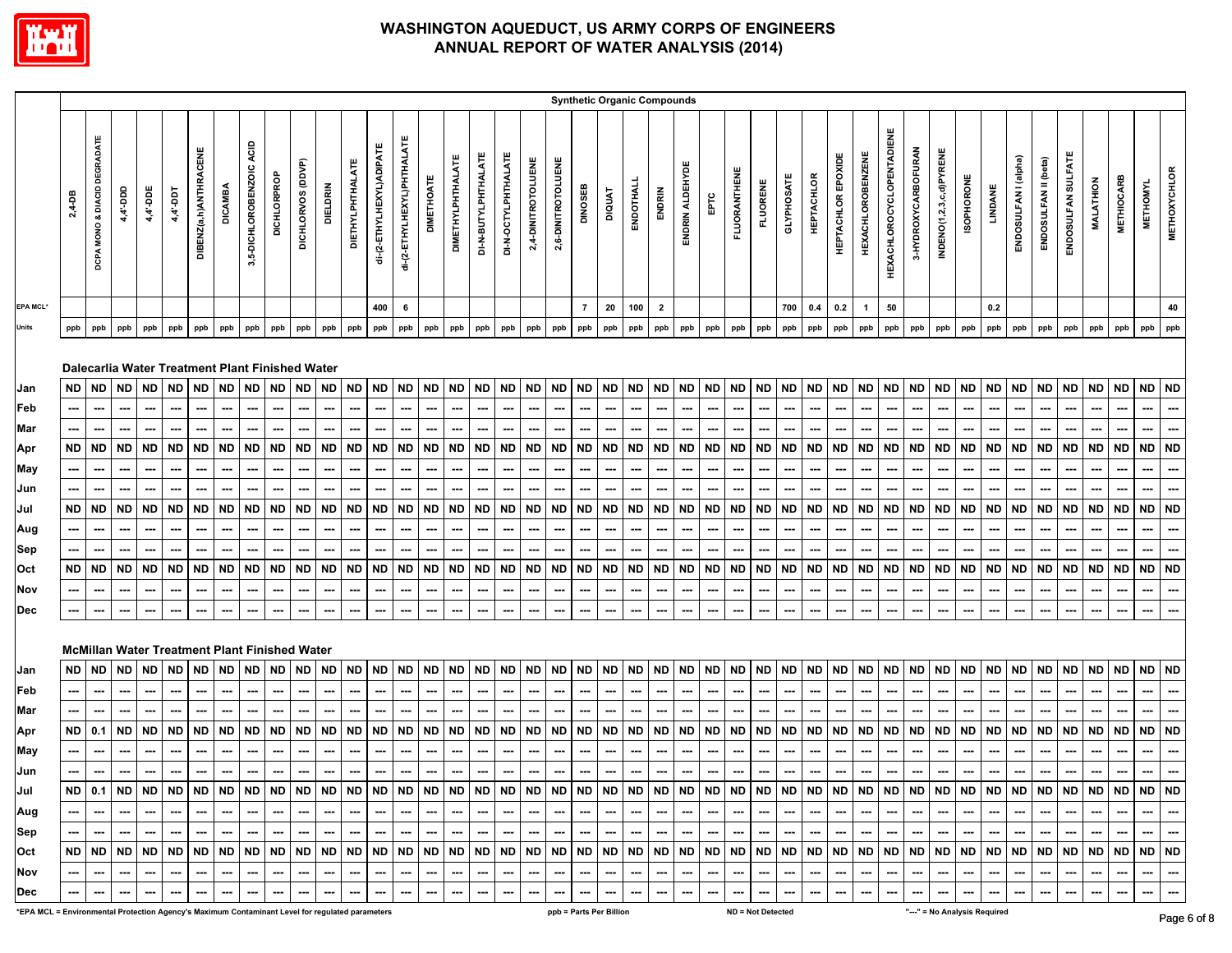

|                                                                                                 |                    |                                       |                                       |                                       |                                       |                                                      |                          |                          |                                | <b>Synthetic Organic Compounds</b>    |                          |                                |                                       |                          |                                                      |                                       |                                       |                                       |                                       |                                       |                                       |                                       |                                       |                                       | <b>Nitrosamines</b>                   |                                       |                                       |                                       |                                       |                                     | <b>Radionuclides</b>     |                                |                                       |
|-------------------------------------------------------------------------------------------------|--------------------|---------------------------------------|---------------------------------------|---------------------------------------|---------------------------------------|------------------------------------------------------|--------------------------|--------------------------|--------------------------------|---------------------------------------|--------------------------|--------------------------------|---------------------------------------|--------------------------|------------------------------------------------------|---------------------------------------|---------------------------------------|---------------------------------------|---------------------------------------|---------------------------------------|---------------------------------------|---------------------------------------|---------------------------------------|---------------------------------------|---------------------------------------|---------------------------------------|---------------------------------------|---------------------------------------|---------------------------------------|-------------------------------------|--------------------------|--------------------------------|---------------------------------------|
|                                                                                                 | <b>METOLACHLOR</b> | <b>METRIBUZIN</b>                     | <b>MOLINATE</b>                       | trans-NONACHLOR                       | <b>OXAMYL</b>                         | PARAQUAT                                             | PARATHION                | PENDIMETHALIN            | PERMETHRIN                     | PENTACHLOROPHENOL                     | PHENANTHRENE             | PICLORAM                       | PROPACHLOR                            | PYRENE                   | SIMAZINE                                             | <b>TERBACIL</b>                       | <b>TERBUTHYLAZINE</b>                 | THIOBENCARB                           | TRIFLURALIN                           | <b>TOXAPHENE</b>                      | $2,4,5-$ T                            | 2,4,5-TP (SILVEX)                     | N-NITROSODIMETHYLAMINE (NDMA)         | <b>N-NITROSO-n-PROPYLAMINE (NDPA)</b> | N-NITROSODIBUTYLAMINE (NDBA)          | N-NITROSODIETHYLAMINE (NDEA)          | N-NITROSOMETHYLETHYLAMINE (NMEA)      | N-NITROSOPYROLIDINE (NPYR)            | GROSS ALPHA PARTICLE ACTIVITY         | <b>GROSS BETA PARTICLE ACTIVITY</b> | RADIUM-226 & RADIUM-228  | STRONTIUM-90                   | TRITIUM                               |
| <b>EPA MCL*</b>                                                                                 |                    |                                       |                                       |                                       | 200                                   |                                                      |                          |                          |                                | $\overline{1}$                        |                          | 500                            |                                       |                          | 4                                                    |                                       |                                       |                                       |                                       | $\mathbf{3}$                          |                                       | 50                                    |                                       |                                       |                                       |                                       |                                       |                                       | 15                                    | $50**$                              | 5                        |                                |                                       |
| Units                                                                                           | ppb                | ppb                                   | ppb                                   | ppb                                   | ppb                                   | ppb                                                  | ppb                      | ppb                      | ppb                            | ppb                                   | ppb                      | ppb                            | ppb                                   | ppb                      | ppb                                                  | ppb                                   | ppb                                   | ppb                                   | ppb                                   | ppb                                   | ppb                                   | ppb                                   | ppt                                   | ppt                                   | ppt                                   | ppt                                   | ppt                                   | ppt                                   | pCi/L                                 | pCi/L                               | pCi/L                    | pCi/L                          | pCi/L                                 |
|                                                                                                 |                    |                                       |                                       |                                       |                                       | Dalecarlia Water Treatment Plant Finished Water      |                          |                          |                                |                                       |                          |                                |                                       |                          |                                                      |                                       |                                       |                                       |                                       |                                       |                                       |                                       |                                       |                                       |                                       |                                       |                                       |                                       |                                       |                                     |                          |                                |                                       |
| Jan                                                                                             | ND                 | <b>ND</b>                             | ND                                    | <b>ND</b>                             | <b>ND</b>                             | <b>ND</b>                                            | <b>ND</b>                | <b>ND</b>                | <b>ND</b>                      | <b>ND</b>                             | <b>ND</b>                | <b>ND</b>                      | <b>ND</b>                             | <b>ND</b>                | <b>ND</b>                                            | <b>ND</b>                             | <b>ND</b>                             | <b>ND</b>                             | ND                                    | <b>ND</b>                             | <b>ND</b>                             | <b>ND</b>                             | 5                                     | <b>ND</b>                             | <b>ND</b>                             | <b>ND</b>                             | <b>ND</b>                             | <b>ND</b>                             | <b>ND</b>                             | <b>ND</b>                           | <b>ND</b>                | <b>ND</b>                      | <b>ND</b>                             |
| Feb                                                                                             | ---                | ---                                   | ---                                   | ---                                   | $\overline{\phantom{a}}$              | ---                                                  | ---                      | ---                      | $\hspace{0.05cm} \cdots$       | $\hspace{0.05cm} \cdots$              | ---                      | ---                            | ---                                   | ---                      | ---                                                  | $\hspace{0.05cm} \cdots$              | ---                                   | ---                                   | $\hspace{0.05cm} \cdots$              | ---                                   | $\hspace{0.05cm} \cdots$              | $\overline{\phantom{a}}$              | ---                                   | ---                                   | $\hspace{0.05cm} \cdots$              | ---                                   | ---                                   | ---                                   | ---                                   | ---                                 | ---                      | $\hspace{0.05cm} \cdots$       | ---                                   |
| Mar                                                                                             | ⊷<br><b>ND</b>     | $\hspace{0.05cm} \cdots$<br>ND        | ---<br><b>ND</b>                      | $\hspace{0.05cm}$<br>ND               | $\overline{\phantom{a}}$<br>ND        | ---<br><b>ND</b>                                     | ---<br>ND                | ---<br>ND                | $\cdots$<br>ND                 | $\hspace{0.05cm} \cdots$<br><b>ND</b> | ---<br><b>ND</b>         | ---<br>ND                      | $\hspace{0.05cm} \cdots$<br><b>ND</b> | ---<br><b>ND</b>         | $\hspace{0.05cm} \cdots$<br><b>ND</b>                | $\overline{\phantom{a}}$<br>ND        | ---                                   | ---<br><b>ND</b>                      | $\cdots$<br>ND                        | $\hspace{0.05cm} \cdots$<br><b>ND</b> | $\hspace{0.05cm} \cdots$<br>ND        | $\hspace{0.05cm} \cdots$<br>ND        | $\overline{\phantom{a}}$<br><b>ND</b> | ---<br><b>ND</b>                      | $\hspace{0.05cm} \cdots$<br><b>ND</b> | ---<br><b>ND</b>                      | $\overline{\phantom{a}}$<br><b>ND</b> | $\overline{\phantom{a}}$<br><b>ND</b> | ---<br>8.9                            | ---                                 | ---<br><b>ND</b>         | $\cdots$<br>ND                 | $\overline{\phantom{a}}$<br><b>ND</b> |
| Apr                                                                                             |                    |                                       |                                       |                                       |                                       |                                                      |                          |                          |                                |                                       |                          |                                |                                       |                          |                                                      |                                       | <b>ND</b>                             |                                       |                                       |                                       |                                       |                                       |                                       |                                       |                                       |                                       |                                       |                                       |                                       | ND                                  |                          |                                |                                       |
| May                                                                                             | ---                | ---                                   | ---                                   | $\hspace{0.05cm} \cdots$              | $\overline{\phantom{a}}$              | $\hspace{0.05cm} \cdots$                             | ---                      | ---                      | $\hspace{0.05cm} \cdots$       | ---                                   | ---                      | ---                            | $\hspace{0.05cm} \cdots$              | ---                      | $\hspace{0.05cm} \cdots$<br>$\overline{\phantom{a}}$ | ---                                   | $\hspace{0.05cm} \cdots$              | ---                                   | $\hspace{0.05cm} \cdots$              | $\overline{\phantom{a}}$              | ---                                   | $\overline{\phantom{a}}$              | $\overline{\phantom{a}}$              | ---                                   | ---                                   | ---                                   | $\hspace{0.05cm} \cdots$              | $\sim$                                | ---                                   | $\hspace{0.05cm} \cdots$            | ---                      | ---<br>$\sim$                  | ---<br>---                            |
| Jun                                                                                             | ---<br><b>ND</b>   | $\overline{\phantom{a}}$<br><b>ND</b> | $\overline{\phantom{a}}$<br><b>ND</b> | $\overline{\phantom{a}}$<br><b>ND</b> | $\overline{\phantom{a}}$<br><b>ND</b> | $\overline{\phantom{a}}$<br><b>ND</b>                | ---<br><b>ND</b>         | ---<br><b>ND</b>         | $\hspace{0.05cm} \cdots$<br>ND | $\overline{\phantom{a}}$<br><b>ND</b> | ---<br><b>ND</b>         | ---<br><b>ND</b>               | $\hspace{0.05cm} \cdots$<br><b>ND</b> | ---<br><b>ND</b>         | <b>ND</b>                                            | $\overline{\phantom{a}}$<br><b>ND</b> | $\overline{\phantom{a}}$<br><b>ND</b> | $\overline{\phantom{a}}$<br><b>ND</b> | $\hspace{0.05cm} \cdots$<br><b>ND</b> | ---<br><b>ND</b>                      | $\hspace{0.05cm} \cdots$<br><b>ND</b> | $\overline{\phantom{a}}$<br><b>ND</b> | ---<br><b>ND</b>                      | ---<br><b>ND</b>                      | $\overline{\phantom{a}}$<br><b>ND</b> | ---<br><b>ND</b>                      | $\overline{\phantom{a}}$<br><b>ND</b> | $\overline{\phantom{a}}$<br><b>ND</b> | $\overline{\phantom{a}}$<br><b>ND</b> | ---<br><b>ND</b>                    | ---<br><b>ND</b>         | ND                             | <b>ND</b>                             |
| Jul                                                                                             |                    |                                       |                                       |                                       |                                       |                                                      |                          |                          |                                |                                       |                          |                                |                                       |                          |                                                      |                                       |                                       |                                       |                                       |                                       |                                       |                                       |                                       |                                       |                                       |                                       |                                       |                                       |                                       |                                     |                          |                                |                                       |
| Aug                                                                                             | ---                | ---                                   | $\hspace{0.05cm} \cdots$              | $\sim$                                | $\sim$                                | $\hspace{0.05cm} \cdots$                             | ---                      | ---                      | $\hspace{0.05cm} \cdots$       | $\hspace{0.05cm} \cdots$              | ---                      | ---                            | $\hspace{0.05cm} \cdots$              | ---                      | $\hspace{0.05cm} \cdots$                             | $\hspace{0.05cm} \cdots$              | $\hspace{0.05cm} \cdots$              | $\sim$                                | $\hspace{0.05cm} \cdots$              | $\hspace{0.05cm} \cdots$              | $\hspace{0.05cm} \cdots$              | $\overline{\phantom{a}}$              | $\hspace{0.05cm} \cdots$              | ---                                   | $\hspace{0.05cm} \cdots$              | $\hspace{0.05cm} \cdots$              | $\hspace{0.05cm} \cdots$              | $\overline{\phantom{a}}$              | ---                                   | $\hspace{0.05cm} \cdots$            | ---                      | $\hspace{0.05cm} \cdots$       | ---                                   |
| Sep<br>Oct                                                                                      | ---<br><b>ND</b>   | $\hspace{0.05cm} \cdots$<br><b>ND</b> | $\hspace{0.05cm} \cdots$<br><b>ND</b> | $\hspace{0.05cm}$<br><b>ND</b>        | $\overline{\phantom{a}}$<br><b>ND</b> | $\hspace{0.05cm} \cdots$<br><b>ND</b>                | ---<br><b>ND</b>         | $\cdots$<br><b>ND</b>    | $\hspace{0.05cm} \cdots$<br>ND | $\hspace{0.05cm} \cdots$<br><b>ND</b> | ---<br><b>ND</b>         | ---<br><b>ND</b>               | $\hspace{0.05cm} \cdots$<br><b>ND</b> | ---<br><b>ND</b>         | $\hspace{0.05cm} \cdots$<br><b>ND</b>                | $\hspace{0.05cm} \cdots$<br><b>ND</b> | $\overline{\phantom{a}}$<br><b>ND</b> | ---<br><b>ND</b>                      | $\overline{\phantom{a}}$<br>ND        | ---<br><b>ND</b>                      | $\hspace{0.05cm} \cdots$<br><b>ND</b> | $\overline{\phantom{a}}$<br><b>ND</b> | $\overline{\phantom{a}}$<br><b>ND</b> | ---<br><b>ND</b>                      | $\hspace{0.05cm} \cdots$<br><b>ND</b> | $\hspace{0.05cm} \cdots$<br><b>ND</b> | $\overline{\phantom{a}}$<br><b>ND</b> | $\hspace{0.05cm} \cdots$<br><b>ND</b> | ---<br><b>ND</b>                      | ---<br><b>ND</b>                    | ---<br><b>ND</b>         | $\hspace{0.05cm} \cdots$<br>ND | $\cdots$<br><b>ND</b>                 |
| Nov                                                                                             | ---                | ---                                   | ---                                   | ---                                   | ---                                   | ---                                                  | ---                      | ---                      | ---                            | ---                                   | ---                      | ---                            | ---                                   | ---                      | ---                                                  | ---                                   | ---                                   | ---                                   | ---                                   | ---                                   | $\hspace{0.05cm} \cdots$              | ---                                   | $\overline{\phantom{a}}$              | ---                                   | ---                                   | ---                                   | ---                                   | ---                                   | ---                                   | ---                                 | ---                      | $\overline{\phantom{a}}$       | ---                                   |
| <b>Dec</b>                                                                                      | ---                | $\overline{\phantom{a}}$              | $\overline{\phantom{a}}$              | $\cdots$                              | $\hspace{0.05cm} \cdots$              | $\cdots$                                             | ---                      | ---                      | $\hspace{0.05cm} \cdots$       | ---                                   | ---                      | ---                            | ---                                   | ---                      | ---                                                  | $\cdots$                              | ---                                   | ---                                   | ---                                   | ---                                   | ---                                   | $\overline{\phantom{a}}$              | $\cdots$                              | ---                                   | $\overline{\phantom{a}}$              | ---                                   | ---                                   | ---                                   | ---                                   | ---                                 | ---                      | $\hspace{0.05cm} \cdots$       | $\overline{\phantom{a}}$              |
|                                                                                                 |                    |                                       |                                       |                                       |                                       | <b>McMillan Water Treatment Plant Finished Water</b> |                          |                          |                                |                                       |                          |                                |                                       |                          |                                                      |                                       |                                       |                                       |                                       |                                       |                                       |                                       |                                       |                                       |                                       |                                       |                                       |                                       |                                       |                                     |                          |                                |                                       |
| Jan                                                                                             | ND.                | ND                                    | ND                                    | ND                                    | ND                                    | ND                                                   | ND                       | ND                       | ND                             | <b>ND</b>                             | <b>ND</b>                | <b>ND</b>                      | <b>ND</b>                             | <b>ND</b>                | <b>ND</b>                                            | <b>ND</b>                             | <b>ND</b>                             | <b>ND</b>                             | ND                                    | <b>ND</b>                             | <b>ND</b>                             | <b>ND</b>                             | <b>ND</b>                             | <b>ND</b>                             | $\mathbf{2}$                          | ND                                    | <b>ND</b>                             | <b>ND</b>                             | <b>ND</b>                             | <b>ND</b>                           | <b>ND</b>                | ND                             | <b>ND</b>                             |
| Feb                                                                                             | ---                | $\hspace{0.05cm} \cdots$              | ---                                   | $\sim$                                | $\hspace{0.05cm} \cdots$              | $\cdots$                                             | ---                      | $\cdots$                 | $\hspace{0.05cm} \cdots$       | ---                                   | ---                      | ---                            | $\cdots$                              | ---                      | $\cdots$                                             | $\hspace{0.05cm} \cdots$              | $\hspace{0.05cm} \cdots$              | $\hspace{0.05cm} \cdots$              | $\hspace{0.05cm} \cdots$              | $\hspace{0.05cm} \cdots$              | $\sim$                                | $\overline{\phantom{a}}$              | $\sim$                                | ---                                   | $\hspace{0.05cm} \cdots$              | ---                                   | $\hspace{0.05cm} \cdots$              | $\hspace{0.05cm} \cdots$              | $\sim$                                | ---                                 | ---                      | $\hspace{0.05cm} \cdots$       | $\hspace{0.05cm} \cdots$              |
| Mar                                                                                             | ---                | ---                                   | ---                                   | ---                                   | $\sim$                                | ---                                                  | ---                      | ---                      | $\hspace{0.05cm} \cdots$       | ---                                   | ---                      | ---                            | ---                                   | ---                      | ---                                                  | $\hspace{0.05cm} \cdots$              | ---                                   | ---                                   | $\hspace{0.05cm} \cdots$              | $\hspace{0.05cm} \cdots$              | ---                                   | $\hspace{0.05cm} \cdots$              | $\overline{\phantom{a}}$              | ---                                   | ---                                   | ---                                   | ---                                   | $\hspace{0.05cm} \cdots$              | $\hspace{0.05cm} \cdots$              | ---                                 | ---                      | $\hspace{0.05cm} \ldots$       | ---                                   |
| Apr                                                                                             | ND                 | <b>ND</b>                             | <b>ND</b>                             | <b>ND</b>                             | <b>ND</b>                             | ND                                                   | ND                       | <b>ND</b>                | ND                             | <b>ND</b>                             | ND                       | <b>ND</b>                      | <b>ND</b>                             | <b>ND</b>                | <b>ND</b>                                            | <b>ND</b>                             | ND                                    | <b>ND</b>                             | ND                                    | <b>ND</b>                             | <b>ND</b>                             | <b>ND</b>                             | ND                                    | ND                                    | <b>ND</b>                             | <b>ND</b>                             | <b>ND</b>                             | ND                                    | <b>ND</b>                             | ND                                  | <b>ND</b>                | ND                             | <b>ND</b>                             |
| <b>May</b>                                                                                      | ---                | $\hspace{0.05cm} \cdots$              | $\hspace{0.05cm} \cdots$              | $\hspace{0.05cm} \cdots$              | $\hspace{0.05cm} \cdots$              | $\cdots$                                             | ---                      | $\cdots$                 | $\hspace{0.05cm} \cdots$       | ---                                   | ---                      | $\hspace{0.05cm} \cdots$       | $\hspace{0.05cm} \cdots$              | ---                      | $\hspace{0.05cm} \cdots$                             | $\hspace{0.05cm} \cdots$              | $\hspace{0.05cm} \cdots$              | $\overline{\phantom{a}}$              | $\hspace{0.05cm} \cdots$              | $\hspace{0.05cm} \cdots$              | ---                                   | $\overline{\phantom{a}}$              | $\sim$                                | ---                                   | $\hspace{0.05cm} \cdots$              | ---                                   | $\hspace{0.05cm} \cdots$              | $\overline{\phantom{a}}$              | $\hspace{0.05cm} \cdots$              | ---                                 | ---                      | $\hspace{0.05cm} \cdots$       | ---                                   |
| Jun                                                                                             | ---                | $\hspace{0.05cm} \cdots$              | $\cdots$                              | $\hspace{0.05cm} \cdots$              | $\hspace{0.05cm} \cdots$              | $\hspace{0.05cm} \cdots$                             | ---                      | $\hspace{0.05cm} \cdots$ | $\hspace{0.05cm} \cdots$       | $\hspace{0.05cm} \cdots$              | ---                      | ---                            | $\hspace{0.05cm} \cdots$              | $\hspace{0.05cm} \cdots$ | $\hspace{0.05cm} \cdots$                             | $\hspace{0.05cm} \cdots$              | $\overline{\phantom{a}}$              | $\hspace{0.05cm} \cdots$              | $\hspace{0.05cm} \cdots$              | $\hspace{0.05cm} \ldots$              | ---                                   | $\cdots$                              | $\overline{\phantom{a}}$              | $\hspace{0.05cm} \cdots$              | $\hspace{0.05cm} \cdots$              | $\sim$                                | $\hspace{0.05cm} \cdots$              | $\hspace{0.05cm} \cdots$              | ---                                   | ---                                 | ---                      | $\cdots$                       | ---                                   |
| Jul                                                                                             | ND                 | <b>ND</b>                             | ND                                    | ND                                    | <b>ND</b>                             | ND                                                   | ND                       | ND                       | ND                             | <b>ND</b>                             | <b>ND</b>                | ND.                            | <b>ND</b>                             | ND                       | 0.09                                                 | ND                                    | ND                                    | ND.                                   | ND                                    | <b>ND</b>                             | ND                                    | <b>ND</b>                             | <b>ND</b>                             | ND                                    | <b>ND</b>                             | ND                                    | <b>ND</b>                             | <b>ND</b>                             | 3.1                                   | ND                                  | <b>ND</b>                | <b>ND</b>                      | ND                                    |
| Aug                                                                                             | ---                | $\overline{\phantom{a}}$              | $\hspace{0.05cm} \cdots$              | $\cdots$                              | $\hspace{0.05cm} \cdots$              | $\cdots$                                             | $\overline{\phantom{a}}$ | $\cdots$                 | $\cdots$                       | $\hspace{0.05cm} \cdots$              | ---                      | $\overline{\phantom{a}}$       | $\hspace{0.05cm} \cdots$              | ---                      | $\cdots$                                             | $\cdots$                              | $\hspace{0.05cm}$                     | $\overline{\phantom{a}}$              | $\overline{\phantom{a}}$              | $\hspace{0.05cm} \cdots$              | $\hspace{0.05cm} \cdots$              | $\overline{\phantom{a}}$              | $\hspace{0.05cm}$                     | $\cdots$                              | $\hspace{0.05cm} \cdots$              | $\hspace{0.05cm} \cdots$              | $\hspace{0.05cm} \cdots$              | $\hspace{0.05cm} \cdots$              | $\overline{\phantom{a}}$              | ---                                 | $\cdots$                 | $\hspace{0.05cm} \cdots$       |                                       |
| Sep                                                                                             | $\sim$             | $\sim$                                | $\sim$                                | $\hspace{0.05cm} \cdots$              | $\overline{\phantom{a}}$              | $\sim$                                               | $\qquad \qquad \cdots$   | $\cdots$                 | $\hspace{0.05cm} \cdots$       | $\hspace{0.05cm} \cdots$              | $\hspace{0.05cm} \cdots$ | $\sim$                         | $\sim$                                | $\overline{\phantom{a}}$ | $\cdots$                                             | $\hspace{0.05cm} \cdots$              | $\sim$                                | $\hspace{0.05cm} \cdots$              | $\hspace{0.05cm} \cdots$              | $\sim$                                | ---                                   | $\sim$                                | $\overline{\phantom{a}}$              | $\sim$                                | $\sim$                                | $\sim$                                | $\hspace{0.05cm} \ldots$              | $\cdots$                              | $\sim$                                | ---                                 | $\qquad \qquad \cdots$   | $\sim$                         | $\sim$                                |
| <b>Oct</b>                                                                                      | ND.                | <b>ND</b>                             | ND                                    | ND                                    | ND                                    | ND                                                   | ND                       | ND                       | ND                             | ND                                    | <b>ND</b>                | ND                             | ND                                    | ND                       | ND                                                   | ND                                    | ND                                    | ND                                    | ND                                    | ND                                    | ND                                    | ND                                    | ND                                    | ND.                                   | ND.                                   | <b>ND</b>                             | ND                                    | ND                                    | ND                                    | ND                                  | ND                       | ND                             | <b>ND</b>                             |
| Nov                                                                                             | ---                | $\overline{\phantom{a}}$              | $\hspace{0.05cm} \cdots$              | $\hspace{0.05cm} \cdots$              | $\overline{\phantom{a}}$              | $\cdots$                                             | ---                      | $\cdots$                 | $\hspace{0.05cm} \cdots$       | $\hspace{0.05cm} \cdots$              | ---                      | $\hspace{0.05cm} \cdots$       | $\hspace{0.05cm} \cdots$              | ---                      | $\hspace{0.05cm} \cdots$                             | $\cdots$                              | $\overline{\phantom{a}}$              | $\hspace{0.05cm} \cdots$              | $\overline{\phantom{a}}$              | $\overline{\phantom{a}}$              | $\hspace{0.05cm}$                     | $\hspace{0.05cm} \cdots$              | $\overline{\phantom{a}}$              | $\hspace{0.05cm} \cdots$              | $\hspace{0.05cm} \cdots$              | $\hspace{0.05cm} \ldots$              | $\hspace{0.05cm} \cdots$              | $\overline{\phantom{a}}$              | $\hspace{0.05cm} \cdots$              | ---                                 | ---                      | $\sim$                         | $\hspace{0.05cm} \cdots$              |
| Dec                                                                                             | ---                | $\sim$                                | $\sim$                                | $\overline{\phantom{a}}$              | $\overline{\phantom{a}}$              | $\overline{\phantom{a}}$                             | ---                      | $\cdots$                 | $\hspace{0.05cm} \cdots$       | ---                                   | $\overline{\phantom{a}}$ | $\overline{\phantom{a}}$       | $\cdots$                              | $\hspace{0.05cm} \cdots$ | $\hspace{0.05cm} \cdots$                             | $\sim$                                | $\overline{\phantom{a}}$              | $\overline{\phantom{a}}$              | $\hspace{0.05cm} \cdots$              | $\hspace{0.05cm} \ldots$              | $\hspace{0.05cm} \cdots$              | $\overline{\phantom{a}}$              | $\overline{\phantom{a}}$              | $\cdots$                              | $\hspace{0.05cm} \cdots$              | $\sim$                                | $\cdots$                              | $\overline{\phantom{a}}$              | $\sim$                                | $\hspace{0.05cm} \cdots$            | $\hspace{0.05cm} \cdots$ | $\hspace{0.05cm} \cdots$       |                                       |
| EPA MCL* = Environmental Protection Agency's Maximum Contaminant Level for regulated parameters |                    |                                       |                                       |                                       |                                       |                                                      |                          |                          |                                |                                       |                          | ppb = Parts Per Billion (µg/L) |                                       |                          |                                                      |                                       |                                       | ppt = Parts Per Trillion (ng/L)       |                                       |                                       | pCi/L = Picocuries Per Liter          |                                       |                                       | <b>ND = Not Detected</b>              |                                       |                                       |                                       | "---" = No Analysis Required          |                                       |                                     |                          |                                | Page 7 of 8                           |